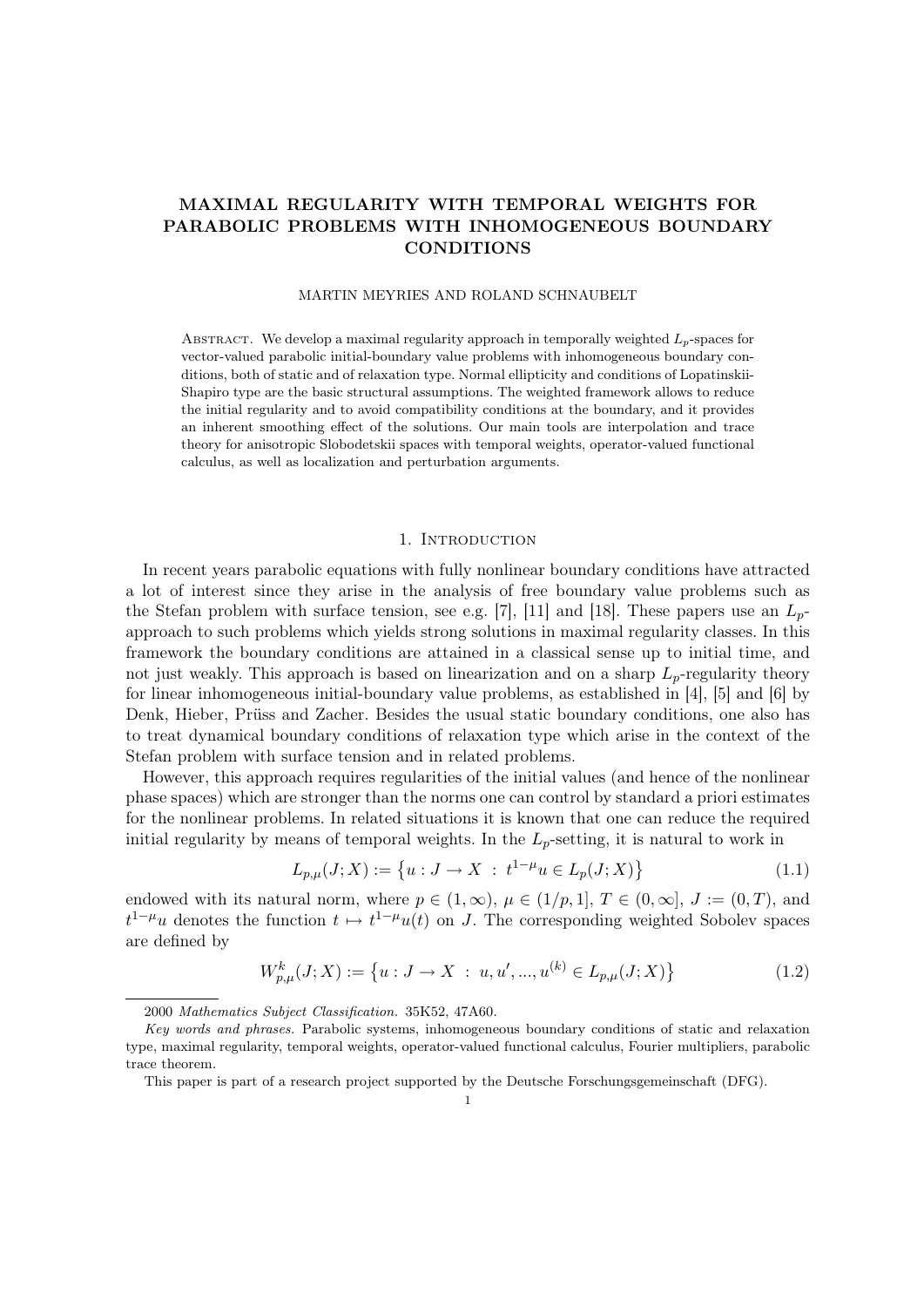for  $k \in \mathbb{N}$ . These spaces and the corresponding anisotropic spaces like  $\mathbb{E}_{u,\mu}(J)$  defined below are studied by the authors in detail in [16]. To a large extent they enjoy analogous properties as the corresponding unweighted spaces.

To see the effect of the weight, we consider a generator  $-A$  of an analytic semigroup on a Banach space X. Then the orbit  $u(t) = e^{-tA}u_0$  belongs to the 'maximal regularity space'

$$
W_{p,\mu}^1(\mathbb{R}_+;X)\cap L_{p,\mu}(\mathbb{R}_+;D(A))
$$

if and only if the initial value  $u_0$  belongs to the real interpolation space

$$
(X,D(A))_{\mu-1/p,p},
$$

see e.g. Theorem 1.14.5 in [21]. Recall that one often fixes a large  $p \in (1,\infty)$  to treat nonlinearities. Hence, in the unweighted case  $\mu = 1$  the resulting initial regularity is close to  $D(A)$ . On the other hand, taking  $\mu$  near  $1/p$  one almost reaches the base space X. Further, for Banach spaces X of class  $H\mathcal{T}$  (see Section 2), Prüss and Simonett have proved in [17] that the inhomogeneous evolution equation

$$
u'(t) + Au(t) = f(t), \quad t > 0, \qquad u(0) = 0,
$$
\n(1.3)

has a unique solution in  $W_{p,\mu}^1(\mathbb{R}_+;X) \cap L_{p,\mu}(\mathbb{R}_+;D(A))$  for each  $f \in L_{p,\mu}(J;X)$  if and only if this fact holds for the unweighted case  $\mu = 1$ . Since the unweighted case is well understood, see e.g. [13], the  $L_{p,\mu}$ -approach is quite convenient for parabolic problems covered by (1.3).

Unfortunately, it seems that a sharp regularity theory for inhomogenous boundary value problems is not possible within the abstract framework of an evolution equation like (1.3). Instead one has to restrict to a PDE setting. So we investigate vector-valued linear parabolic systems with inhomogeneous boundary conditions, such of static type, i.e.,

$$
\partial_t u + \mathcal{A}(t, x, D)u = f(t, x), \qquad x \in \Omega, \qquad t \in J,
$$
  
\n
$$
\mathcal{B}_j(t, x, D)u = g_j(t, x), \qquad x \in \Gamma, \qquad t \in J, \qquad j = 1, ..., m,
$$
  
\n
$$
u(0, x) = u_0(x), \qquad x \in \Omega,
$$
  
\n(1.4)

as well as such of relaxation (or dynamic) type, i.e.,

$$
\partial_t u + \mathcal{A}(t, x, D)u = f(t, x), \qquad x \in \Omega, \qquad t \in J,
$$
  
\n
$$
\partial_t \rho + \mathcal{B}_0(t, x, D)u + \mathcal{C}_0(t, x, D_\Gamma)\rho = g_0(t, x), \qquad x \in \Gamma, \qquad t \in J,
$$
  
\n
$$
\mathcal{B}_j(t, x, D)u + \mathcal{C}_j(t, x, D_\Gamma)\rho = g_j(t, x), \qquad x \in \Gamma, \qquad t \in J, \qquad j = 1, ..., m, \qquad (1.5)
$$
  
\n
$$
u(0, x) = u_0(x), \qquad x \in \Omega,
$$
  
\n
$$
\rho(0, x) = \rho_0(x), \qquad x \in \Gamma.
$$

It is assumed that  $\Omega \subset \mathbb{R}^n$  is a (inner or outer) domain with compact smooth boundary  $Γ = ∂Ω$ . In (1.4) and (1.5) the unknown  $u = u(t, x)$  takes values in a Banach space E, and in (1.5) the additional unknown  $\rho = \rho(t, x)$ , which only lives on the boundary Γ, takes values in another Banach space F. Throughout we assume that E and F are of class  $H\mathcal{T}$ ; for instance E and  $F$  can be finite dimensional leading to usual parabolic systems. The differential operator A is of order 2m, where  $m \in \mathbb{N}$ , and  $\mathcal{B}_i$  are corresponding boundary operators of order  $m_i$  not larger than 2m − 1. In (1.5) the differential operators  $\mathcal{C}_j$  contain tangential derivatives of any order up to  $k_j \in \mathbb{N}_0$ . We assume certain ellipticity and Lopatinskii-Shapiro type conditions and impose regularity conditions on the coefficients that are appropriate for the applications to quasilinear problems, see e.g. [14], [15]. The details are described in Section 2.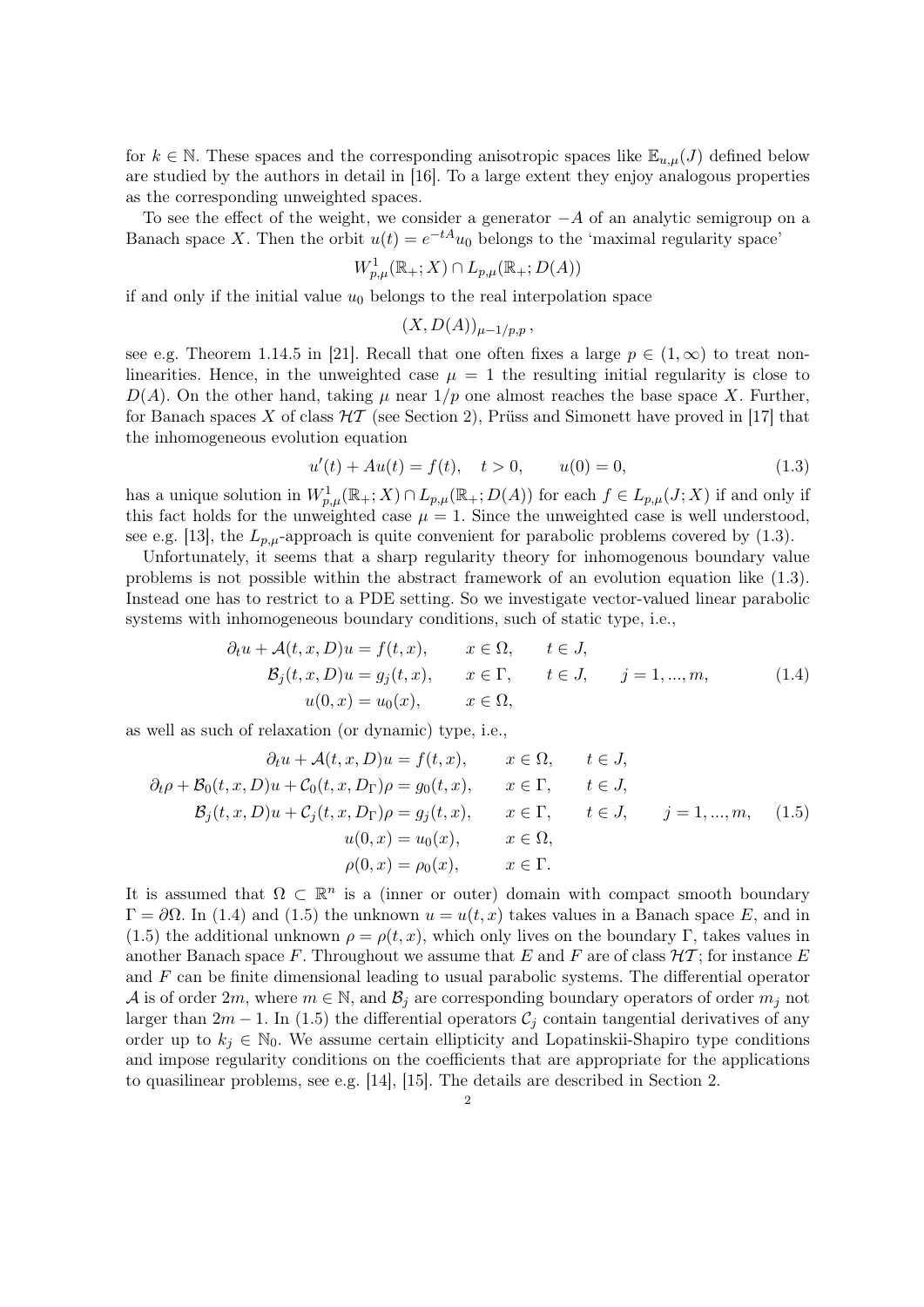We look for strong solutions u of  $(1.4)$ , resp.  $(u, \rho)$  of  $(1.5)$ , which satisfy the respective equations pointwise almost everywhere. In particular,  $u$  shall belong to

$$
\mathbb{E}_{u,\mu}(J) := W^1_{p,\mu}(J;L_p(\Omega;E)) \cap L_{p,\mu}(J;W^{2m}_p(\Omega;E)).
$$

The space  $\mathbb{E}_{\rho,\mu}(J)$  for  $\rho$  is chosen in accordance to the structure of (1.5) and to the trace theorems established in our paper [16], see Section 2. In our main results Theorems 2.1 and 2.2 we show the maximal  $L_{p,\mu}$ -regularity for (1.4) and (1.5) on J. This means that there are data spaces  $\mathcal{D}_{\text{stat}}(J)$  and  $\mathcal{D}_{\text{rel}}(J)$  such that (1.4) and (1.5) have unique solutions  $u \in \mathbb{E}_{u,\mu}(J)$ and  $(u, \rho) \in \mathbb{E}_{u,\mu}(J) \times \mathbb{E}_{\rho,\mu}(J)$ , respectively, if and only if the data satisfies

 $(f, g_1, ..., g_m, u_0) \in \mathcal{D}_{\text{stat}}(J)$  and  $(f, g_0, g_1, ..., g_m, u_0, \rho_0) \in \mathcal{D}_{\text{rel}}(J)$ ,

respectively. The data spaces contain the necessary regularities for the data and their compatibility conditions at  $t = 0$  enforced by the static and dynamical boundary equations in (1.4) and (1.5). The precise formulations of these spaces is suggested by the space-time trace theorems from [16]. In the unweighted case  $\mu = 1$  and with essentially the same assumptions, the maximal  $L_p$ -regularity for (1.4) and (1.5) has been shown by Denk, Hieber & Prüss [5] and Denk, Prüss & Zacher [6], respectively.

We note that the problem  $(1.5)$  is more involved in the several respects. Clearly, it contains a second variable and a second evolutionary equation. Moreover, the operators  $\mathcal{C}_i$  can make the main parts of the equations at the boundary highly non homogeneous which then leads to a rather sophisticated solution space  $\mathbb{E}_{\rho,\mu}(J)$  and to a complicated analysis. It further can happen that  $\partial_t \rho$  is continuous in t up to  $t = 0$  so that the dynamical equation for  $\rho$  leads to an additional compatibility condition on the regularity of  $\mathcal{B}_0(0, \cdot, D)u_0 + \mathcal{C}_0(0, \cdot, D_\Gamma)\rho_0 - g_0(0, \cdot)$ .

The main feature of the weighted approach is the flexibility for the regularity of the initial values as  $\mu$  varies in  $(1/p, 1]$ . We describe these properties in more detail at the end of Section 2, indicating here the basic points. We can solve (1.4) and (1.5) with the Besov regularity  $u_0 \in$  $B_{p,p}^{2(\mu-1/p)}(\Omega;E)$  which approaches  $L_p(\Omega;E)$  as  $\mu$  tends to  $1/p$ . Moreover, if the initial regularity is sufficently low we loose the compatibility conditions such as  $\mathcal{B}_j(0, \cdot, D)u_0 + \mathcal{C}_j(0, \cdot, D_\Gamma)\rho_0 =$  $g_i(0, \cdot)$ . Since the weight has an influence only at  $t = 0$ , our approach yields an inherent smoothing effect for the solutions. In particular, for  $(1.4)$  one can control the norm of  $u(t)$ in  $B_{p,p}^{2(1-1/p)}(\Omega;E)$  by the much lower norm of  $u_0$  in  $B_{p,p}^{2(\mu-1/p)}(\Omega;E)$ . For bounded  $\Omega$ , this fact gives the important compactness of the semiflow solving the related nonlinear problems. Also for unbounded  $\Omega$  one can thus 'upgrade' the usual a priori estimates in low norms up to  $B_{p,p}^{2(1-1/p)}(\Omega;E)$  if one is able to handle the involved nonlinearities. See [14], [15] and also [10] in the framework of [17], as well as [11]. In these papers the weighted approach was used to establish convergence to equilibria and the existence of global attractors in high norms.

In Sections 3 and 4 we prove Theorems 2.1 and 2.2. We first consider model problems with homogeneous constant coefficient operators on the full-space  $\mathbb{R}^n$  and on the half-space  $\mathbb{R}^n_+$ in Section 3. The full-space case, where boundary conditions are not involved, is treated by means of [17]. For the half-space case with boundary conditions we apply the Fourier transform with respect to time and space. The solution operators for the resulting ordinary initial value problems have been analysed in [5] and [6] for the unweighted case. We now use a recent operator-valued Fourier multiplier theorem in the  $L_{p,\mu}$ -spaces due to Girardi & Weis [8] and several isomorphisms acting on a scale of weighted anisotropic fractional order spaces which are investigated in [16]. It is then possible to invert the Fourier transforms and to solve the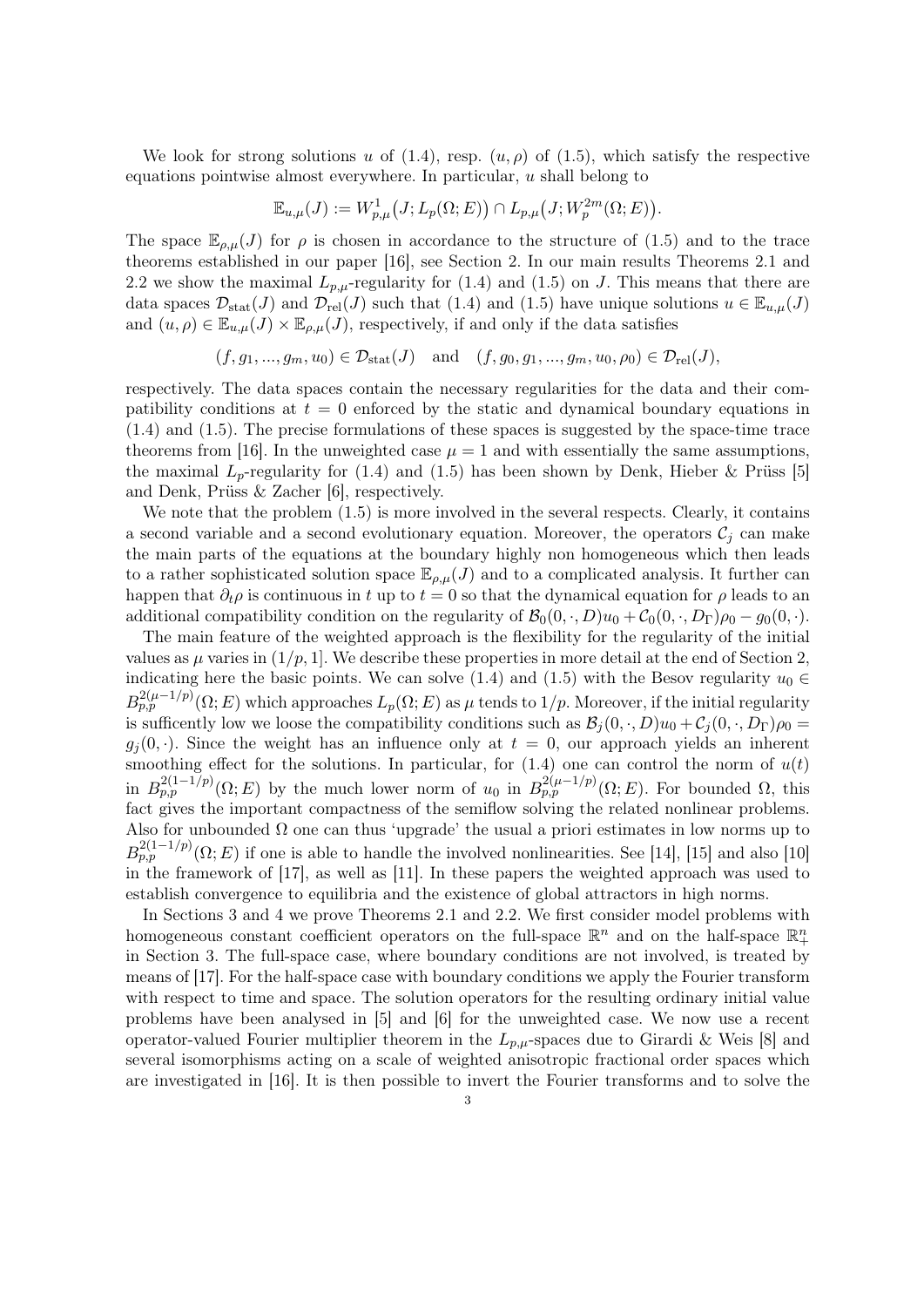half-space problem in the required norms. The case of a general domain is then a consequence of perturbation and localization arguments, and it is considered in Section 4.

Finally we discuss several important special cases of (1.4) and (1.5) arising as linearizations of various quasilinear parabolic problems with nonlinear static or dynamic boundary conditions. For instance, the linearization of a reaction-diffusion system with nonlinear Robin boundary conditions is of the form (1.4) for

$$
E = \mathbb{R}^N
$$
,  $m = 1$ ,  $\mathcal{A}(D) = -\Delta$ ,  $\mathcal{B}_1(x, D) = \partial_\nu := \nu \cdot \text{tr}_{\Omega} \nabla$ ,

where  $\Delta$  is the Laplacian and  $\nu$  denotes the outer unit normal field on Γ. The linearization of Cahn-Hilliard phase-field models leads to similar problems of order 4 (i.e.,  $m = 2$ ). If we take

$$
\mathcal{B}_1 = \mathrm{tr}_{\Omega}, \qquad \mathcal{C}_1 = -1,
$$

the static boundary condition for  $j = 1$  in (1.5) reads  $u|_{\Gamma} = \rho$ , which leads to inhomogeneous dynamic boundary conditions. Hence  $\rho$  is simply the spatial trace of u in this case. Now one can take  $C_0(x, D_\Gamma) = -\Delta_\Gamma$ , the Laplace-Beltrami operator on Γ, to obtain boundary conditions describing surface diffusion, i.e.,

$$
\partial_t u|_{\Gamma} + \partial_\nu u - \Delta_{\Gamma} u|_{\Gamma} = g_0 \qquad \text{on } \Gamma, \qquad t \in J.
$$

If we choose

$$
u|_{\Gamma} + \Delta_{\Gamma} \rho = g_1 \qquad \text{on } \Gamma, \qquad t \in J,
$$

as the first static boundary condition in  $(1.5)$ , we arrive at the linearization of the Stefan problem with surface tension as studied in [7]. Here the graph of  $\rho(t, \cdot)$  is related to the unknown boundary at time t. We refer to Section 3 of  $[6]$  for further interesting problems that may be written in the form (1.5).

**Notations.** We write  $a \leq b$  for some quantities  $a, b$  if there is a generic positive constant C with  $a \leq Cb$ . If A is a sectorial operator on a Banach space  $E, \theta \in (0,1)$  and  $q \in [1,\infty]$ , then we set  $D_{L}(\theta, p) := (E, D(L))_{\theta, q}$  for the real interpolation scale between E and  $D(L)$ . If  $X, Y$  are Banach spaces we denote by  $\mathcal{B}(X, Y)$  the space of bounded linear operators between them, with  $\mathcal{B}(X) := \mathcal{B}(X, X)$ .

### 2. The assumptions and the results

Throughout we assume that the Banach spaces  $E, F$  are of class  $H\mathcal{T}$  (or, equivalently, are UMD spaces). This means that the Hilbert transform is bounded on  $L_2(\mathbb{R}; X)$  which holds, e.g., in Hilbert spaces X or if X is a reflexive Lebesgue or (fractional) Sobolev space; see Sections III.4.3-4.5 of [1]. We first describe the differential operators in (1.4) and (1.5) in detail. For both problems the operator  $A$  is given by

$$
\mathcal{A}(t,x,D) = \sum_{|\alpha| \le 2m} a_{\alpha}(t,x)D^{\alpha}, \qquad x \in \Omega, \qquad t \in J,
$$

where  $m \in \mathbb{N}$  and  $D = -i\nabla$  with the euclidian gradient  $\nabla = (\partial_{x_1}, ..., \partial_{x_n})$  on  $\mathbb{R}^n$ . Hence the order of  $A$  is  $2m$ . The coefficients take values in the bounded linear operators on  $E$ , i.e.,  $a_{\alpha}(t, x) \in \mathcal{B}(E)$ . Also for both problems the boundary operators  $\mathcal{B}_j$  are of the form

$$
\mathcal{B}_j(t, x, D) = \sum_{|\beta| \le m_j} b_{j\beta}(t, x) \text{tr}_{\Omega} D^{\beta}, \qquad x \in \Gamma, \qquad t \in J, \qquad j = 0, ..., m,
$$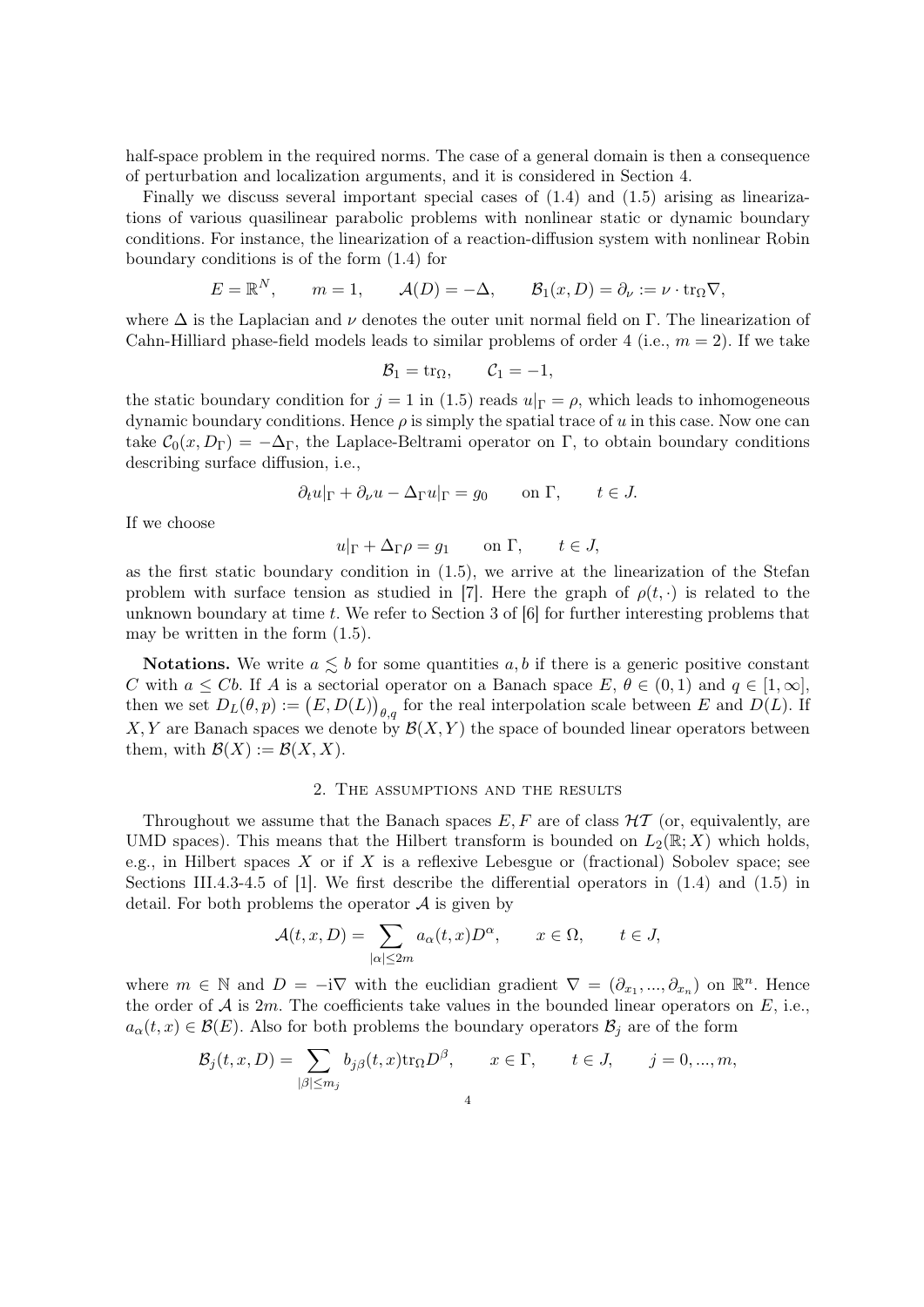where  $m_j \in \{0, ..., 2m-1\}$  is the order of  $\mathcal{B}_j$  and the coefficients satisfy  $b_{0\beta}(t, x) \in \mathcal{B}(E, F)$ and  $b_{i\beta}(t, x) \in \mathcal{B}(E)$  for  $j = 1, ..., m$ . We note that  $\mathcal{B}_j$  acts on u by applying first the euclidian derivatives and then the spatial trace  $tr_{\Omega}$ . We assume that each of these operators is nontrivial, i.e.,  $\mathcal{B}_j \neq 0$  for all j.

In problem (1.5), the boundary conditions of relaxation type involve another set of operators  $\mathcal{C}_0, ..., \mathcal{C}_m$ , which act only on  $\rho$  in the following way. For  $t \in J$  it is assumed that  $\mathcal{C}_j(t, \cdot, D_\Gamma)$  is a linear map

$$
C^{\infty}(\Gamma;F) \to L_1(\Gamma;F)
$$

such that for all  $j = 0, ..., m$ , all local coordinates g for  $\Gamma$  and all  $\rho \in C^{\infty}(\Gamma; F)$  it holds

$$
\left(\mathcal{C}_j(t,\cdot,D_\Gamma)\rho\right)\circ\mathbf{g}(x)=\sum_{|\gamma|\leq k_j}c_{j\gamma}^{\mathbf{g}}(t,x)D_{n-1}^{\gamma}(\rho\circ\mathbf{g})(x),\qquad x\in\mathbf{g}^{-1}(\Gamma\cap U),\qquad t\in J,
$$

where  $U \subset \mathbb{R}^n$  is the domain of the chart corresponding to g. Here we have  $D_{n-1} = -i \nabla_{n-1}$ with the euclidian gradient  $\nabla_{n-1}$  on  $\mathbb{R}^{n-1}$ . The order  $k_j \in \mathbb{N}_0$  of  $\mathcal{C}_j$  is given independently of the orders of A and the  $\mathcal{B}_j$ . The local coefficients  $c_{j\gamma}^{\text{g}}$ , that may depend on the coordinates g, are assumed to satisfy  $c_0^{\rm g}$  $\mathcal{B}_{0\gamma}(t,x) \in \mathcal{B}(F)$  and  $c_{j\gamma}^{\mathcal{B}}(t,x) \in \mathcal{B}(F,E)$  for  $j=1,...,m$ . It is assumed that at least one operator  $C_j$  is nontrivial. If an operator  $C_j$  is trivial, i.e.,  $C_j \equiv 0$ , then we set  $k_j := -\infty$  as its order. Note that we do not assume that an operator  $\mathcal{C}_j$  has global coefficients, in the sense that there are functions  $c_{j\gamma}$  on  $\Gamma$  satisfying  $c_{j\gamma}^{\mathsf{g}} = c_{j\gamma} \circ \mathsf{g}$  in all coordinates g. In contrast to that, the coefficients of the  $\mathcal{B}_j$  are globally defined on Γ. The standard examples for such an operator  $C_i$  are the Laplace-Beltrami operator  $\Delta_{\Gamma}$  and a convection term  $\mathcal{V} \cdot \nabla_{\Gamma}$ , where V is a tangential vector field and  $\nabla_{\Gamma}$  is the surface gradient on  $\Gamma$ . Throughout we let

$$
p \in (1, \infty)
$$
 and  $\mu \in (1/p, 1].$ 

We look for solutions u of  $(1.4)$  and  $(u, \rho)$  of  $(1.5)$  such that

$$
u \in \mathbb{E}_{u,\mu} = W_{p,\mu}^1(J; L_p(\Omega; E)) \cap L_{p,\mu}(J; W_p^{2m}(\Omega; E)).
$$

The weighted vector-valued  $L_{p,\mu}$ -spaces and the corresponding Sobolev spaces spaces  $W_{p,\mu}^1$  are defined in (1.1) and (1.2), respectively, and  $W_p^{2m}(\Omega; E)$  is the E-valued Sobolev space of order 2m over  $\Omega$ . For such solutions u the differential equation on the domain  $\Omega$  holds for a.e.  $(t, x)$ . The regularity of u yields

$$
f \in \mathbb{E}_{0,\mu} := L_{p,\mu}(J; L_p(\Omega; E)).
$$

From the mapping properties of the temporal trace described in Theorem 4.2 of [16], we deduce

$$
u|_{t=0} = u_0 \in X_{u,\mu} := B_{p,p}^{2m(\mu-1/p)}(\Omega;E).
$$

Here  $B_{p,p}^s(\Omega; E)$  denotes the E-valued Besov spaces over  $\Omega$ . We refer to [2], [19] or [24] for a definition and the properties of these spaces. Further, Lemma 3.4 of [16] shows that the operator  $D^{\beta}$  maps  $\mathbb{E}_{u,\mu}$  continuously into

$$
H_{p,\mu}^{1-m_j/2m}(J;L_p(\Omega;E)) \cap L_{p,\mu}(J;W_p^{2m-m_j}(\Omega;E))
$$
\n(2.1)

for  $|\beta| \le m_j \le 2m - 1$ . Due to Theorem 4.6 of [16], the spatial trace  $\text{tr}_{\Omega}$  maps the space in (2.1) continuously into

$$
W_{p,\mu}^{\kappa_j}(J;L_p(\Gamma;E)) \cap L_{p,\mu}(J;W_p^{2m\kappa_j}(\Gamma;E)), \qquad j = 0,...,m,
$$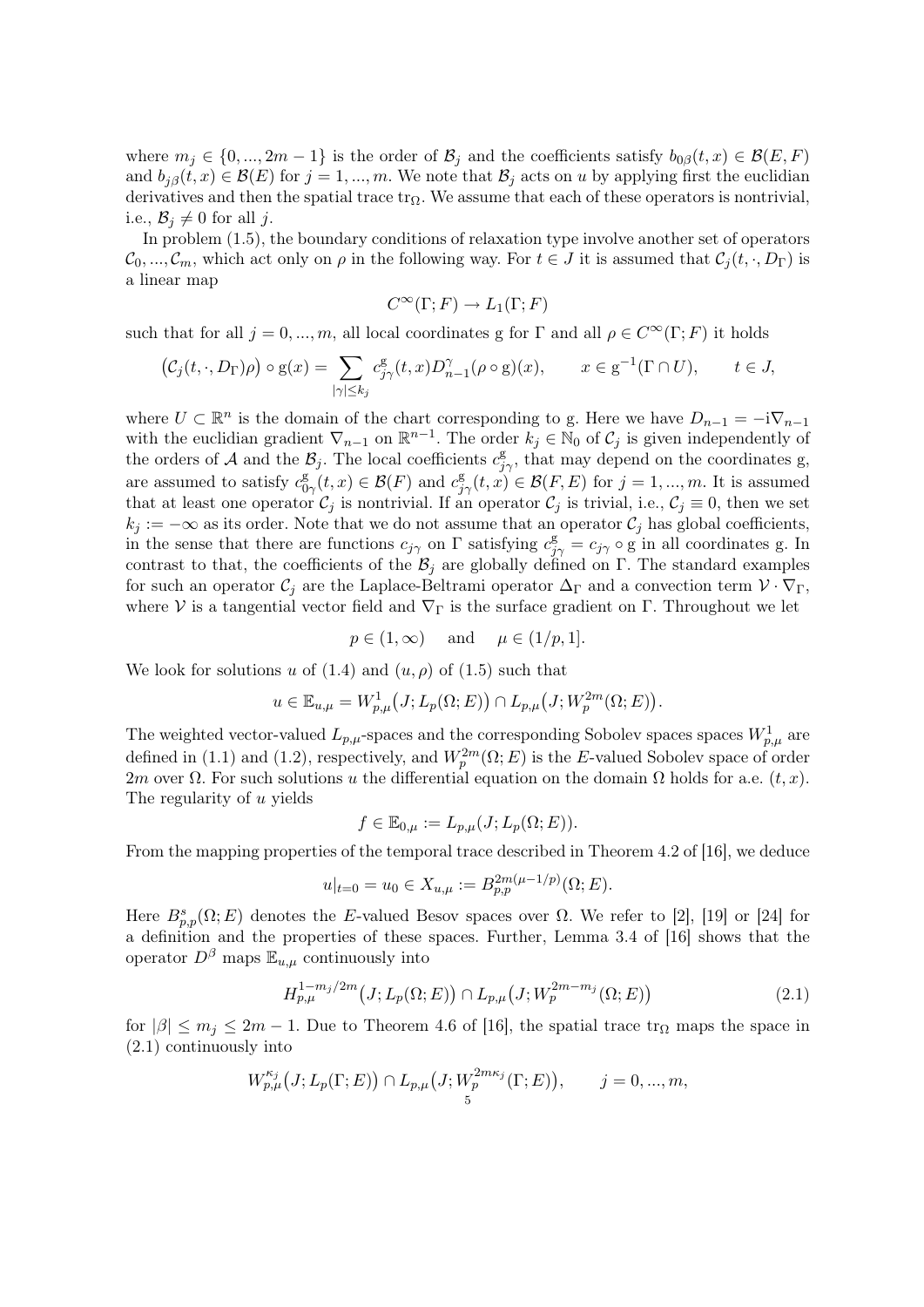where the number  $\kappa_j$  is defined by

$$
\kappa_j := 1 - \frac{m_j}{2m} - \frac{1}{2mp}, \qquad j = 0, ..., m.
$$

Below we assume that  $\kappa_j \neq 1 - \mu + 1/p$  for all  $j = 0, ..., m$ . The weighted Sobolev spaces  $H_{p,\mu}^s$  and the Slobodetskii spaces  $W_{p,\mu}^s$  of fractional order  $s\geq 0$  are defined by complex and real interpolation, respectively. The properties of  $W_{p,\mu}^s$  and  $H_{p,\mu}^s$  are studied in [16]. Moreover,  $W_p^s(\Gamma; E)$  is the E-valued Sobolev-Slobodetskii space of order s, where  $W_p^s = B_{p,p}^s$  for  $s \notin \mathbb{N}_0$ . Since the dynamic boundary equation in  $(1.5)$  takes place in F and the static boundary equations in  $(1.4)$  and  $(1.5)$  take place in E, these considerations suggest that we should look at boundary data

$$
g_0 \in \mathbb{F}_{0,\mu} := W_{p,\mu}^{\kappa_0}(J; L_p(\Gamma; F)) \cap L_{p,\mu}(J; W_p^{2m\kappa_0}(\Gamma; F)),
$$
  

$$
g_j \in \mathbb{F}_{j,\mu} := W_{p,\mu}^{\kappa_j}(J; L_p(\Gamma; E)) \cap L_{p,\mu}(J; W_p^{2m\kappa_j}(\Gamma; E)), \qquad j = 1, ..., m.
$$

For convenience we write

$$
\mathbb{F}_{\mu}:=\mathbb{F}_{0,\mu}\times\ldots\times\mathbb{F}_{m,\mu},\qquad g=(g_0,...,g_m)\in\mathbb{F}_{\mu},
$$

and similiarly  $\widetilde{\mathbb{F}}_{\mu} := \mathbb{F}_{1,\mu} \times ... \times \mathbb{F}_{m,\mu}$  and  $\widetilde{g} = (g_1, ..., g_m) \in \widetilde{\mathbb{F}}_{\mu}$ .

We now determine the regularity of  $\rho$  and  $\rho_0$  in (1.5). Assuming sufficient smoothness of the coefficients of the operators, we look for a space  $\mathbb{E}_{\rho,\mu}$  for  $\rho$  such that each term in (1.5) involving  $\rho$  acts continuously from  $\mathbb{E}_{\rho,\mu}$  to the space  $\mathbb{F}_{i,\mu}$  where the respective equation takes place. It can be seen as in Section 2 of [6] that

$$
\mathbb{E}_{\rho,\mu} = W_{p,\mu}^{1+\kappa_0}(J;L_p(\Gamma;F)) \cap L_{p,\mu}(J;W_p^{l+2m\kappa_0}(\Gamma;F))
$$
\n
$$
\cap W_{p,\mu}^1(J;W_p^{2m\kappa_0}(\Gamma;F)) \cap \bigcap_{j \in \widetilde{\mathcal{J}}} W_{p,\mu}^{\kappa_j}(J;W_p^{k_j}(\Gamma;F))
$$
\n(2.2)

satisfies these requirements, where we put

$$
\widetilde{\mathcal{J}} := \{ j \in \{0, ..., m\} : k_j \neq -\infty \}, \qquad l_j := k_j - m_j + m_0, \qquad l := \max_{j=0, ..., m} l_j.
$$

It is important to note that

$$
2m\kappa_j + k_j = 2m\kappa_0 + l_j, \qquad j = 0, ..., m.
$$
 (2.3)

We represent  $\mathbb{E}_{\rho,\mu}$  by the points  $(0, 1 + \kappa_0)$ ,  $(l + 2m\kappa_0, 0)$ ,  $(2m\kappa_0, 1)$  and  $(k_j, \kappa_j)$ ,  $j \in \mathcal{J}$ , corresponding to the space-time differentiability of the spaces  $Z_i$  on the right-hand side of (2.2). The Newton polygon  $\mathcal{NP}$  for  $\mathbb{E}_{\rho,\mu}$  is then defined as the convex hull of these points together with  $(0, 0)$ . The leading part of  $\mathcal{NP}$  is the polygonal part of its boundary connecting  $(0, 1 + \kappa_0)$  to  $(l + 2m\kappa_0, 0)$  anti-clockwise.

Let  $Z_i$  and  $Z_j$  be two different spaces on the right-hand side of (2.2). It is shown in Proposition 3.2 of [16] that  $Z_i \cap Z_j$  embeds into all spaces whose space-time regularity corresponds to the line segment connecting the two points that represent  $Z_i$  and  $Z_j$  in  $\mathcal{NP}$ . Consequently, the description of  $\mathbb{E}_{\rho,\mu}$  given in (2.2) contains redundant spaces, in general. We derive a nonredundant description of  $\mathbb{E}_{\rho,\mu}$  as in the case  $\mu = 1$  presented in [6]. Here one has to distinguish three cases. In each case, a direct application Theorem 4.2 of [16] further yields the temporal trace space of  $\rho$  at  $t = 0$ , denoted by

$$
X_{\rho,\mu} := \operatorname{tr}_{t=0} \mathbb{E}_{\rho,\mu}.
$$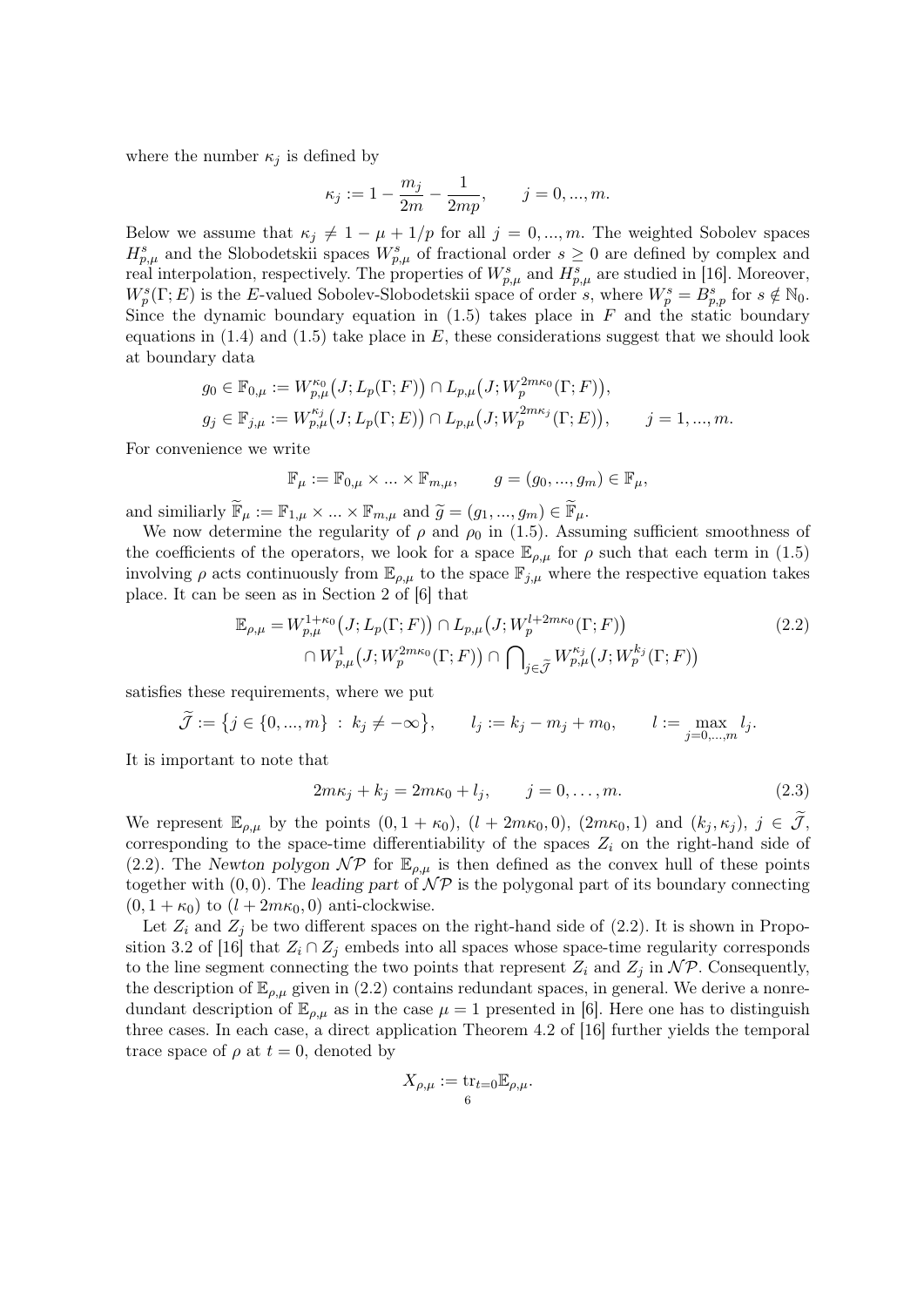In the same way we also obtain that the temporal derivative  $\partial_t \rho$  has a trace at  $t = 0$  if  $\kappa_0 > 1 - \mu + 1/p$ . We denote the resulting trace space by

$$
X_{\partial_t \rho,\mu} := \text{tr}_{t=0} \partial_t \mathbb{E}_{\rho,\mu} \qquad \text{if} \ \kappa_0 > 1 - \mu + 1/p.
$$

We remark that Theorem 4.2 of [16] means that these trace spaces are given by  $B_{p,p}^{\sigma}(\Gamma;F)$  for the numbers  $\sigma > 0$  such that  $(\sigma, k + 1 - \mu + 1/p)$  belongs to leading part of  $\mathcal{NP}$  for  $k = 0$  and  $k = 1$ , respectively. We can now give the nonredundant description of the spaces  $\mathbb{E}_{\rho,\mu}$ ,  $X_{\rho,\mu}$ and  $X_{\partial_t \rho,\mu}$ .

Case 1:  $l = 2m$ . One has

$$
\mathbb{E}_{\rho,\mu} = W_{p,\mu}^{1+\kappa_0} \big( J; L_p(\Gamma;F) \big) \cap L_{p,\mu} \big( J; W_p^{2m(1+\kappa_0)}(\Gamma;F) \big)
$$

since all other spaces in (2.2) correspond to points on or below the straight line  $s = 1 + \kappa_0$  –  $r/2m$  from  $(0, 1 + \kappa_0)$  to  $(2m + 2m\kappa_0, 0)$  due to  $(2.3)$ . It follows that

$$
X_{\rho,\mu} = B_{p,p}^{2m(\kappa_0 + \mu - 1/p)}(\Gamma; F), \qquad X_{\partial_t \rho,\mu} = B_{p,p}^{2m(\kappa_0 - (1 - \mu + 1/p))}(\Gamma; F) \quad \text{if } \kappa_0 > 1 - \mu + 1/p.
$$

Case 2:  $l < 2m$ . One has

$$
\mathbb{E}_{\rho,\mu} = W_{p,\mu}^{1+\kappa_0}(J;L_p(\Gamma;F)) \cap L_{p,\mu}(J;W_p^{l+2m\kappa_0}(\Gamma;F)) \cap W_{p,\mu}^1(J;W_p^{2m\kappa_0}(\Gamma;F))
$$

since  $(1, 2m\kappa_0)$  lies above the line segment  $s = 1 + \kappa_0 - r(1 + \kappa_0)/(l + 2m\kappa_0)$  from  $(0, 1 + \kappa_0)$ to  $(2m + 2m\kappa_0, 0)$  and all points  $(\kappa_i, k_i)$  are below the line  $s = 1 + (2m\kappa_0 - r)/l$  connecting  $(1, 2m\kappa_0)$  and  $(0, l + 2m\kappa_0)$ . We then obtain the trace spaces

$$
X_{\rho,\mu} = B_{p,p}^{2m\kappa_0 + l(\mu - 1/p)}(\Gamma;F), \qquad X_{\partial_t \rho,\mu} = B_{p,p}^{2m(\kappa_0 - (1 - \mu + 1/p))}(\Gamma;F) \quad \text{if } \kappa_0 > 1 - \mu + 1/p.
$$

**Case 3:**  $l > 2m$ . Now  $(1, 2m\kappa_0)$  belongs to the interior of  $\mathcal{NP}$  and it holds

$$
\mathbb{E}_{\rho,\mu} = W_{p,\mu}^{1+\kappa_0}(J;L_p(\Gamma;F)) \cap L_{p,\mu}(J;W_p^{l+2m\kappa_0}(\Gamma;F)) \cap \bigcap_{j \in \mathcal{J}} W_{p,\mu}^{\kappa_j}(J;W_p^{k_j}(\Gamma;F)),
$$

where  $\mathcal{J} = \{j_1, ..., j_{q_{\text{max}}}\}\subset \widetilde{\mathcal{J}}, q_{\text{max}} \in \mathbb{N},$  contains those indices  $j \in \widetilde{\mathcal{J}}$  so that  $(k_j, \kappa_j)$  belongs to the leading part of the Newton polygon, i.e., the points

$$
P_0 = (0, 1 + \kappa_0), \quad P_1 = (k_{j_1}, \kappa_{j_1}), \quad \dots, \quad P_{q_{\max}} = (k_{j_{q_{\max}}}, \kappa_{j_{q_{\max}}}), \quad P_{q_{\max+1}} = (l + 2m\kappa_0, 0)
$$

are the vertices of the leading part. It is assumed that  $\mathcal J$  is ordered so that  $k_{j_{q_1}} < k_{j_{q_2}}$  and  $\kappa_{j_{q_1}} > \kappa_{j_{q_2}}$  for  $q_1 < q_2$ . We also define  $k_{-1} := 0, \, \kappa_{-1} := 1 + \kappa_0, \, m_{-1} := m_0 - 2m$  and  $l_{-1} := 2m$ . We further denote the edge in the Newton polygon connecting the points  $P_q$  and  $P_{q+1}$  by  $\mathcal{NP}_q$ ,  $q = 0, ..., q_{\text{max}}$ , and set

$$
\mathcal{J}_{2q} := \{ j \in \mathcal{J} \cup \{-1\} : (k_j, \kappa_j) = P_q \}, \qquad q = 0, ..., q_{\text{max}},
$$
  

$$
\mathcal{J}_{2q+1} := \{ j \in \mathcal{J} \cup \{-1\} : (k_j, \kappa_j) \in \mathcal{NP}_q \}, \qquad q = 0, ..., q_{\text{max}}.
$$

The temporal trace space of  $\partial_t \rho$  is obtained by Theorem 4.2 of [16] from the spaces corresponding to  $P_0$  and  $P_1$ . We thus deduce

$$
X_{\partial_t \rho,\mu} = B_{p,p}^{k_{j_1}(\kappa_0 - (1 - \mu + 1/p))/(1 + \kappa_0 - \kappa_{j_1})}(\Gamma;F) \quad \text{if } \kappa_0 > 1 - \mu + 1/p.
$$

For  $X_{\rho,\mu}$  one has to distinguish three more cases. **Case 3(i):** If  $\kappa_j > 1 - \mu + 1/p$  for all  $j \in \mathcal{J}$  then

$$
X_{\rho,\mu} = B_{p,p}^{l+2m(\kappa_0 - (1 - \mu + 1/p))}(\Gamma;F).
$$

Here we apply Theorem 4.2 of [16] to the spaces corresponding to  $P_{q_{\text{max}}}$  and  $P_{q_{\text{max}+1}}$ .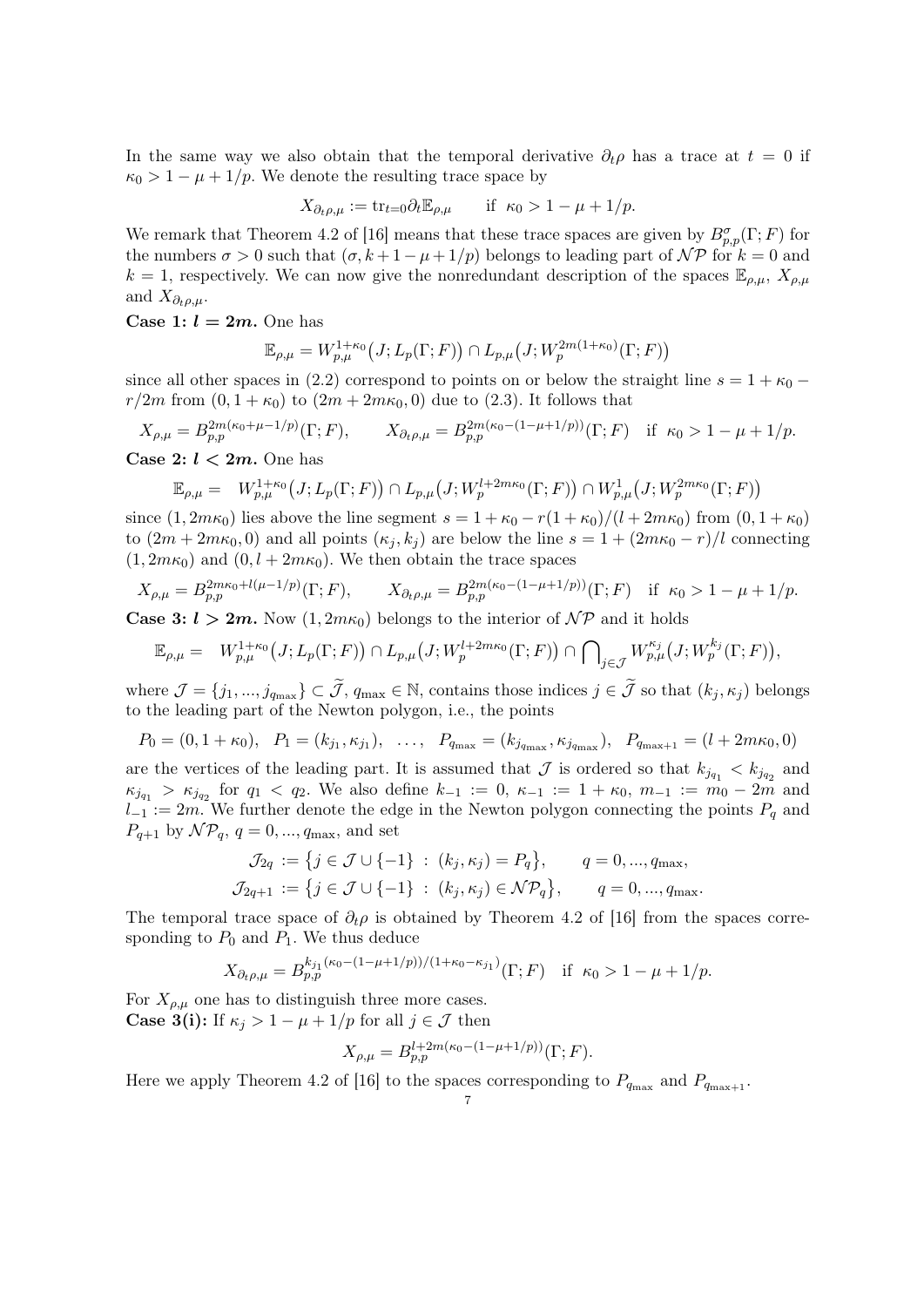**Case 3(ii):** Denote by  $j_{q_1} \in \mathcal{J}$  be the smallest index with  $\kappa_{j_{q_1}} > 1 - \mu + 1/p$ , and by  $j_{q_2} \in \mathcal{J}$ the largest index with  $\kappa_{j_{q_2}} < 1 - \mu + 1/p$ . Using the spaces corresponding to these indices, we conclude that

$$
X_{\rho,\mu} = B_{p,p}^{k_{j_{q_1}} + (\kappa_{j_{q_1}} - (1 - \mu + 1/p))\frac{k_{j_{q_2}} - k_{j_{q_1}}}{\kappa_{j_{q_2}} - \kappa_{j_{q_1}}}}(\Gamma;F).
$$

**Case 3(iii):** If  $\kappa_i < 1 - \mu + 1/p$  for all  $j \in \mathcal{J}$ , then we employ the spaces related to  $P_0$  and  $P_1$  to derive

$$
X_{\rho,\mu} = B_{p,p}^{k_{j_1}(\kappa_0 + \mu - 1/p)/(1 + \kappa_0 - \kappa_{j_1})}(\Gamma;F).
$$

For later purpose we finally note that in Case 3 the embedding

$$
\mathbb{E}_{\rho,\mu} \hookrightarrow W_{p,\mu}^1\big(J;W_p^s(\Gamma;F)\big), \qquad s := \frac{k_{j_1}\kappa_0}{1+\kappa_0-\kappa_{j_1}},\tag{2.4}
$$

follows from Proposition 3.2 of [16] by interpolating of the spaces corresponding to  $P_0$  and  $P_1$ .

We next consider the assumptions on the coefficients of the operators. For a Banach space X of class  $HT$ , we write

$$
\mathbb{F}_{j,\mu}(J \times \Gamma; X) := W_{p,\mu}^{\kappa_j}(J; L_p(\Gamma; X)) \cap L_{p,\mu}(J; W_p^{2m\kappa_j}(\Gamma; X)), \qquad j \in \{0, ..., m\}.
$$

The following assumptions shall guarantee that each summand of the operators in (1.4) and (1.5) maps continuously between the relevant spaces described above. In view of the mapping properties of the traces and the derivatives, the multiplication with the coefficients has to be a continuous map on  $\mathbb{F}_{j,\mu}(J \times \Gamma; X)$  for the relevant X. Moreover, to perform localization and perturbation, we require that the top order coefficients of the operators are bounded and uniformly continuous.

- (SD) For  $|\alpha| < 2m$  we have either  $2m(\mu-1/p) > 2m-1+n/p$  and  $a_\alpha \in \mathbb{E}_{0,\mu}(J \times \Omega; \mathcal{B}(E)),$ or  $a_{\alpha} \in L_{\infty}(J \times \Omega; \mathcal{B}(E))$ . For  $|\alpha| = 2m$  it holds  $a_{\alpha} \in BUC(\overline{J} \times \overline{\Omega}; \mathcal{B}(E))$ . If  $\Omega$  is unbounded then for  $|\alpha| = 2m$  in addition the limits  $a_{\alpha}(t, \infty) := \lim_{|x| \to \infty} a_{\alpha}(t, x)$  exist uniformly in  $t \in \overline{J}$ .
- (SB) Let  $\mathcal{E}_0 = \mathcal{B}(E, F)$  and  $\mathcal{E} = \mathcal{B}(E)$ . For  $j = 0, ..., m$  and  $|\beta| \le m_j$  it holds either  $b_{j\beta} \in$  $C^{\tau_j,2m\tau_j}(\overline{J}\times\Gamma;\mathcal{E})$  with some  $\tau_j>\kappa_j$ , or  $b_{j\beta}\in\mathbb{F}_{j,\mu}(J\times\Gamma;\mathcal{E})$  and  $\kappa_j>1-\mu+1/p+\frac{n-1}{2mn}$  $rac{n-1}{2mp}.$
- (SC) Let  $\mathcal{F}_0 = \mathcal{B}(F)$  and  $\mathcal{F} = \mathcal{B}(F, E)$  and let g :  $V \to \Gamma$  be any coordinates for  $\Gamma$ . For  $j = 0, ..., m$  and  $|\gamma| \leq k_j$  it holds either  $c_{j\gamma}^{\mathcal{B}} \in C^{\tau_j, 2m\tau_j}(\overline{J} \times \Gamma; \mathcal{E})$  with some  $\tau_j > \kappa_j$ , or  $c_{j\gamma}^g \in \mathbb{F}_{j,\mu}(J \times V; \mathcal{F})$  and  $\kappa_j > 1 - \mu + 1/p + \frac{n-1}{2mp}$  $\frac{n-1}{2mp}.$

We discuss these assumptions. First, in (SD) one can relax the boundedness assumptions for  $|\alpha| < 2m$ , see e.g. [14]. The fact that

$$
C^{\tau_j,2m\tau_j}(\overline{J}\times\Gamma;\mathcal{B}(X))\cdot\mathbb{F}_{j,\mu}(J\times\Gamma;X)\hookrightarrow\mathbb{F}_{j,\mu}(J\times\Gamma;X)
$$

for  $\tau_j > \kappa_j$  can be seen using the intrinsic norm for  $W_{p,\mu}^{\kappa_j}$  and  $W_p^{2m\kappa_j}$  given in equation (2.6) in [16] and Section 1 of [2], respectively. If  $\kappa_j > 1 - \mu + 1/p + \frac{n-1}{2mn}$  $\frac{n-1}{2mp}$ , then Theorem 4.2 of [16] and Sobolev's embeddings show that

$$
\mathbb{F}_{j,\mu}\big(J\times\Gamma;X\big)\hookrightarrow BUC\big(\overline{J}\times\Gamma;X\big).
$$

Using this fact and again the intrinsic norms of  $W_{p,\mu}^{\kappa_j}$  and  $W_p^{2m\kappa_j}$ , we then derive

$$
\mathbb{F}_{j,\mu}\big(J\times\Gamma;\mathcal{B}(X)\big)\cdot\mathbb{F}_{j,\mu}\big(J\times\Gamma;X\big)\hookrightarrow\mathbb{F}_{j,\mu}\big(J\times\Gamma;X\big).
$$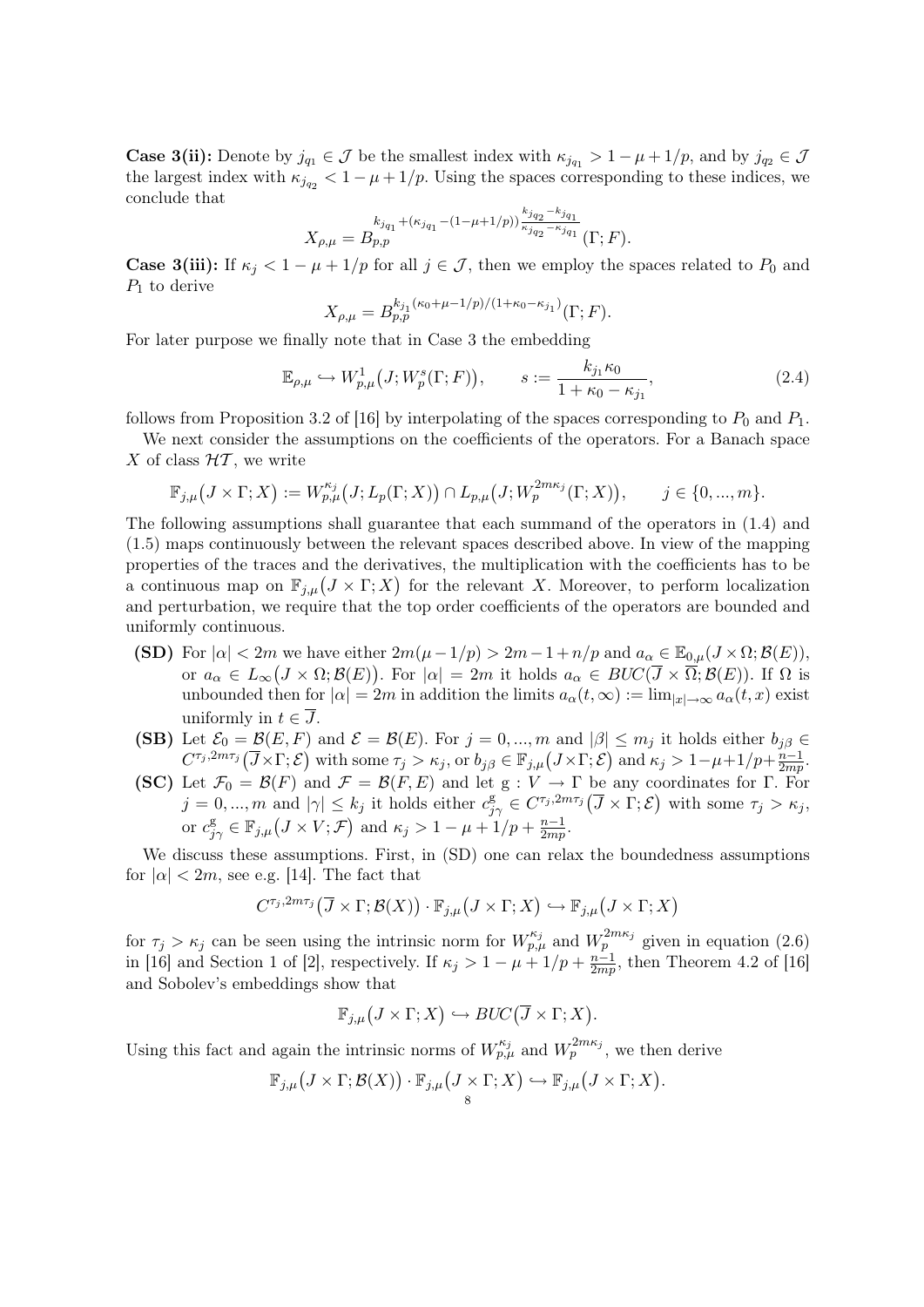The assumption  $\kappa_j > 1 - \mu + 1/p + \frac{n-1}{2mn}$  $\frac{n-1}{2mp}$  is only valid if p and  $\mu > 1/p$  are sufficiently large. In fact, the assumption is equivalent to  $p(2m\mu - m_i) > n + 2m$ . The conditions in (SB) and (SC) are not optimal. For all  $p \in (1,\infty)$ , one can determine weaker Sobolev regularities for the coefficients than the ones given here which still meet the requirements described above, see [5], [6] and Section 1.3.4 of [14]. On the other hand, (SB) and (SC) are already sufficient for the applications to quasilinear problems, see e.g. [14] and [15].

We next state the structural assumptions on the operators, which are the same as in [5] and [6]. In the sequel, the subscript  $\sharp$  denotes the principle part of a differential operator, with an important exception for the  $\mathcal{C}_j$  where we put

$$
\mathcal{C}_{j\sharp} := 0 \quad \text{if } j \notin \mathcal{J}.
$$

We thus consider only the principle parts of the operators  $\mathcal{C}_j$  corresponding to a point on the leading part of the Newton polygon for  $\mathbb{E}_{\rho,\mu}$ . First, we assume that A is normally elliptic:

**(E)** For all  $t \in \overline{J}$ ,  $x \in \overline{\Omega}$  and  $|\xi| = 1$ , it holds  $\sigma(\mathcal{A}_{\sharp}(t,x,\xi)) \subset \mathbb{C}_{+} := {\text{Re } z > 0}.$  If  $\Omega$  is unbounded, then it holds in addition  $\sigma(\mathcal{A}_{\sharp}(t,\infty,\xi)) \subset \mathbb{C}_{+}$  for all  $t \in \overline{J}$  and  $|\xi| = 1$ .

We further need conditions of Lopatinskii-Shapiro type. In their formulation, local coordinates g for the boundary  $\Gamma$  are called associated to  $x \in \Gamma$  if the corresponding chart  $(U, \varphi)$ satisfies

$$
\varphi(x) = 0, \qquad \varphi'(x) = \mathcal{O}_{\nu(x)}, \qquad \varphi(U \cap \Omega) \subset \mathbb{R}^n_+, \qquad \varphi(U \cap \Gamma) \subset \mathbb{R}^{n-1} \times \{0\},
$$

where  $\mathcal{O}_{\nu(x)}$  is a fixed orthogonal matrix that rotates the outer normal  $\nu(x)$  of  $\Gamma$  at x to  $(0, ..., 0, -1) \in \mathbb{R}^n$ . It is easy to see that such a chart  $(U, \varphi)$  always exists. For coordinates g associated to  $x \in \Gamma$ , we define the rotated operators  $\mathcal{A}^{\nu}$  and  $\mathcal{B}_{j}^{\nu}$  by

$$
\mathcal{A}^{\nu}(t,x,D) := \mathcal{A}(t,x,\mathcal{O}_{\nu(x)}^T D), \qquad \mathcal{B}_j^{\nu}(t,x,D) := \mathcal{B}_j(t,x,\mathcal{O}_{\nu(x)}^T D), \quad j = 0,...,m.
$$

Moreover, we introduce the local operators  $\mathcal{C}_j^g$  with respect to g by setting

$$
\mathcal{C}_j^{\mathrm{g}}(t,x,D_{n-1}):=\sum_{|\gamma|\leq k_j}c_{j\gamma}^{\mathrm{g}}(t,\mathrm{g}^{-1}(x))D_{n-1}^{\gamma},\qquad j=0,...,m,
$$

where  $c_{j\gamma}^g$  are the local coefficients from the definition of  $\mathcal{C}_j$ . We continue with the second structural assumption concerning (1.4).

(LS<sub>stat</sub>) For each fixed  $t \in \overline{J}$  and  $x \in \Gamma$ , for each  $\lambda \in \overline{\mathbb{C}_+}$  and  $\xi' \in \mathbb{R}^{n-1}$  with  $|\lambda| + |\xi'| \neq 0$  and each  $h \in E^m$  the ordinary initial value problem

$$
\lambda v(y) + \mathcal{A}_{\sharp}^{\nu}(t, \xi', D_y)v(y) = 0, \qquad y > 0,
$$
  

$$
\mathcal{B}_{j\sharp}^{\nu}(t, \xi', D_y)v|_{y=0} = h_j, \qquad j = 1, ..., m,
$$

has a unique solution  $v \in C_0([0,\infty);E)$ .

Here the space  $C_0([0,\infty);E)$  consists of the continuous E-valued functions on  $[0,\infty)$  vanishing at  $\infty$ . For the problem (1.5) with relaxation type boundary conditions we need two assumptions of Lopatinskii-Shapiro type in the Cases 2 and 3. First, in each case we require a natural analogue of  $(LS_{stat})$ .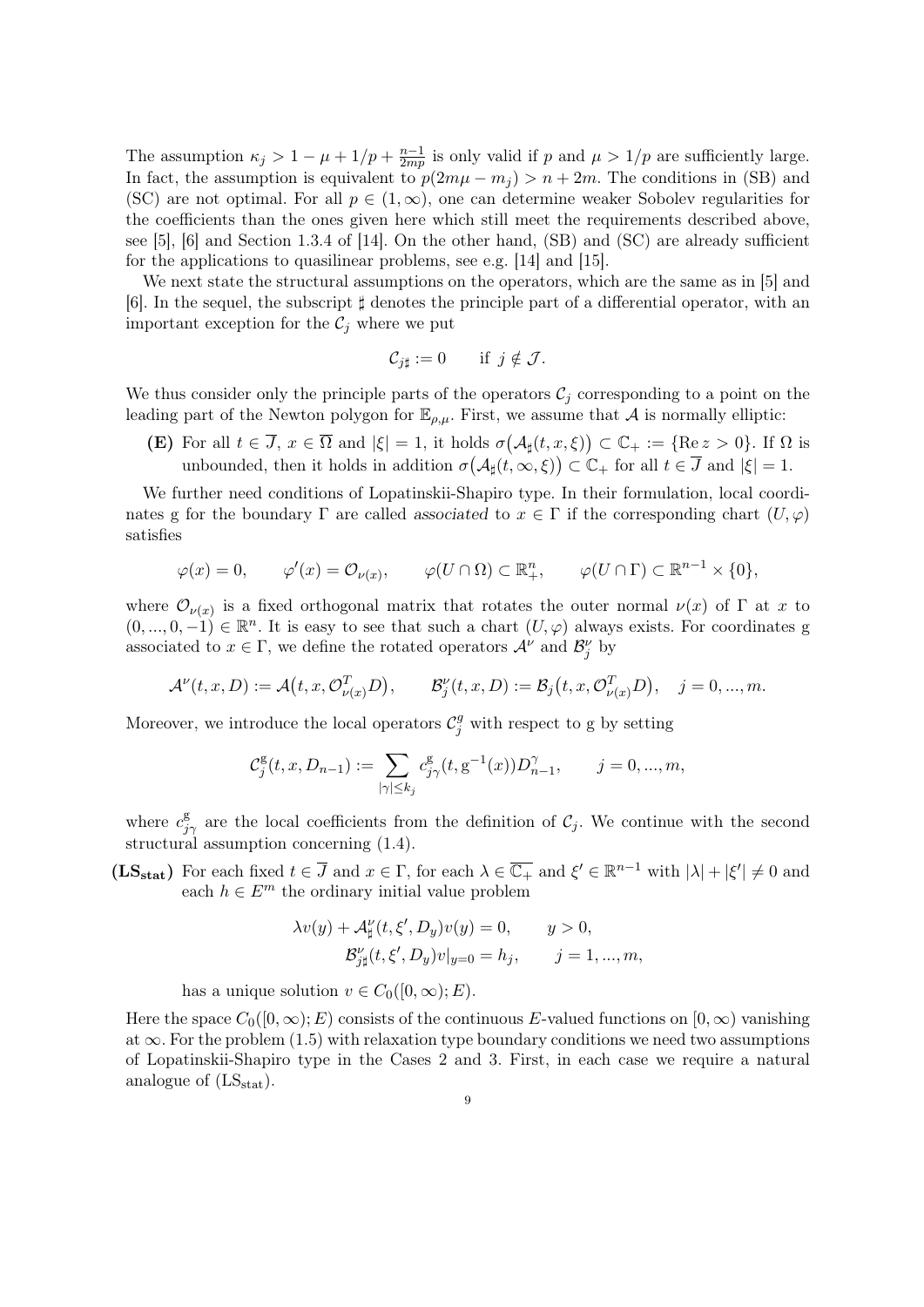$(LS_{rel})$  For each fixed  $x \in \Gamma$ , choose coordinates g associated to x. Then for every  $t \in \overline{J}$ ,  $\lambda \in \overline{\mathbb{C}_+}$  and  $\xi' \in \mathbb{R}^{n-1}$  with  $|\lambda| + |\xi'| \neq 0$ ,  $h_0 \in F$  and  $h_j \in E$ ,  $j = 1, ..., m$ , the ordinary initial value problem

$$
(\lambda + \mathcal{A}_{\sharp}^{\nu}(t, x, \xi', D_y))v(y) = 0, \quad y > 0,
$$
  

$$
\mathcal{B}_{0\sharp}^{\nu}(t, x, \xi', D_y)v|_{y=0} + (\lambda + \mathcal{C}_{0\sharp}^{\mathbf{g}}(t, x, \xi'))\sigma = h_0,
$$
  

$$
\mathcal{B}_{j\sharp}^{\nu}(t, x, \xi', D_y)v|_{y=0} + \mathcal{C}_{j\sharp}^{\mathbf{g}}(t, x, \xi')\sigma = h_j, \quad j = 1, ..., m,
$$

has a unique solution  $(v, \sigma) \in C_0([0, \infty); E) \times F$ .

In the Cases 2 and 3, the following additional 'asymptotic' conditions are required, respectively.  $(LS_{\infty}^-)$  Let  $l < 2m$ . For each fixed  $x \in \Gamma$ , choose coordinates g associated to x. Then for every  $t \in \overline{J}$ ,  $h_0 \in F$ ,  $h_j \in E$ ,  $j = 1, ..., m$ , and each  $\lambda \in \overline{\mathbb{C}_+}$ ,  $\xi' \in \mathbb{R}^{n-1}$  with  $|\lambda| + |\xi'| \neq 0$ , the ordinary initial value problem

$$
\begin{array}{rcl}\n\left(\lambda+\mathcal{A}_\sharp^\nu(t,x,\xi',D_y)\right)v(y) & = & 0, \qquad y > 0, \\
\mathcal{B}_{j\sharp}^\nu(t,x,\xi',D_y)v|_{y=0} & = & h_j, \qquad j=1,...,m,\n\end{array}
$$

and for all  $\lambda \in \overline{\mathbb{C}_+}$  and  $|\xi'| = 1$  the problem

$$
\mathcal{A}^{\nu}_{\sharp}(t, x, \xi', D_y)v(y) = 0, \qquad y > 0,
$$
  

$$
\mathcal{B}^{\nu}_{0\sharp}(t, x, \xi', D_y)v|_{y=0} + \left(\lambda + \mathcal{C}^{\mathbf{g}}_{0\sharp}(t, x, \xi')\right)\sigma = h_0,
$$
  

$$
\mathcal{B}^{\nu}_{j\sharp}(t, x, \xi', D_y)v|_{y=0} + \mathcal{C}^{\mathbf{g}}_{j\sharp}(t, x, \xi')\sigma = h_j, \qquad j = 1, ..., m,
$$

has a unique solution  $(v, \sigma) \in C_0([0, \infty); E) \times F$ , respectively.

 $(LS_{\infty}^{+})$  Let  $l > 2m$ . For each fixed  $x \in \Gamma$ , choose coordinates g associated to x. Then for each  $t \in \overline{J}$ ,  $h_0 \in F$ ,  $h_j \in E$ ,  $j = 1, ..., m$ , and each  $\lambda \in \overline{\mathbb{C}_+}$  and  $\xi \in \mathbb{R}^{n-1} \setminus \{0\}$ , the ordinary initial value problem

$$
\begin{array}{rcl} \big(\lambda+\mathcal{A}_\sharp^\nu(t,x,\xi',D_y)\big)v(y) &=& 0,\qquad y>0,\\ \mathcal{B}_{j\sharp}^\nu(t,x,\xi',D_y)v|_{y=0}+\delta_{j,\,\mathcal{J}_{2q_{\max}+1}}\mathcal{C}_{j\sharp}^{\rm g}(t,x,\xi')\sigma &=& h_j,\qquad j=0,...,m, \end{array}
$$

and further for all  $\lambda \in \overline{\mathbb{C}_+}\setminus\{0\}$ ,  $|\xi'| = 1$  and  $q = 1, ..., 2q_{\text{max}}$ , the problem

$$
(\lambda + \mathcal{A}_{\sharp}^{\nu}(t, x, 0, D_y))v(y) = 0, \qquad y > 0,
$$
  

$$
\mathcal{B}_{0\sharp}^{\nu}(t, x, 0, D_y)v|_{y=0} + \delta_{-1, \mathcal{J}_q} \lambda \sigma + \delta_{0, \mathcal{J}_q} \mathcal{C}_{0\sharp}^{\sigma}(t, x, \xi')\sigma = h_0,
$$
  

$$
\mathcal{B}_{j\sharp}^{\nu}(t, x, 0, D_y)v|_{y=0} + \delta_{j, \mathcal{J}_q} \mathcal{C}_{j\sharp}^{\sigma}(t, x, \xi')\sigma = h_j, \qquad j = 1, ..., m,
$$

has a unique solution  $(v, \sigma) \in C_0([0, \infty); E) \times F$ , respectively. Here  $\delta_{j, \mathcal{J}_q} = 1$  if  $j \in \mathcal{J}_q$ and  $\delta_{j, \mathcal{J}_q} = 0$  otherwise.

In [5] and [6] it is shown that these conditions are necessary for maximal  $L<sub>p</sub>$ -regularity of (1.5) on finite intervals. In Section 3 of [6] they are verified for a variety of concrete problems from the applications, see also [14] and [15]. If  $E$  and  $F$  are finite dimensional, it suffices to consider  $h_0 = h_j = 0$  in the above conditions.

We can now state our maximal  $L_{p,\mu}$ -regularity results. We start with the one for (1.4).

**Theorem 2.1.** Let E be a Banach space of class  $H\mathcal{T}$ ,  $p \in (1,\infty)$  and  $\mu \in (1/p,1]$ . Let  $J = (0, T)$  be a finite interval, and let  $\Omega \subset \mathbb{R}^n$  be a domain with compact smooth boundary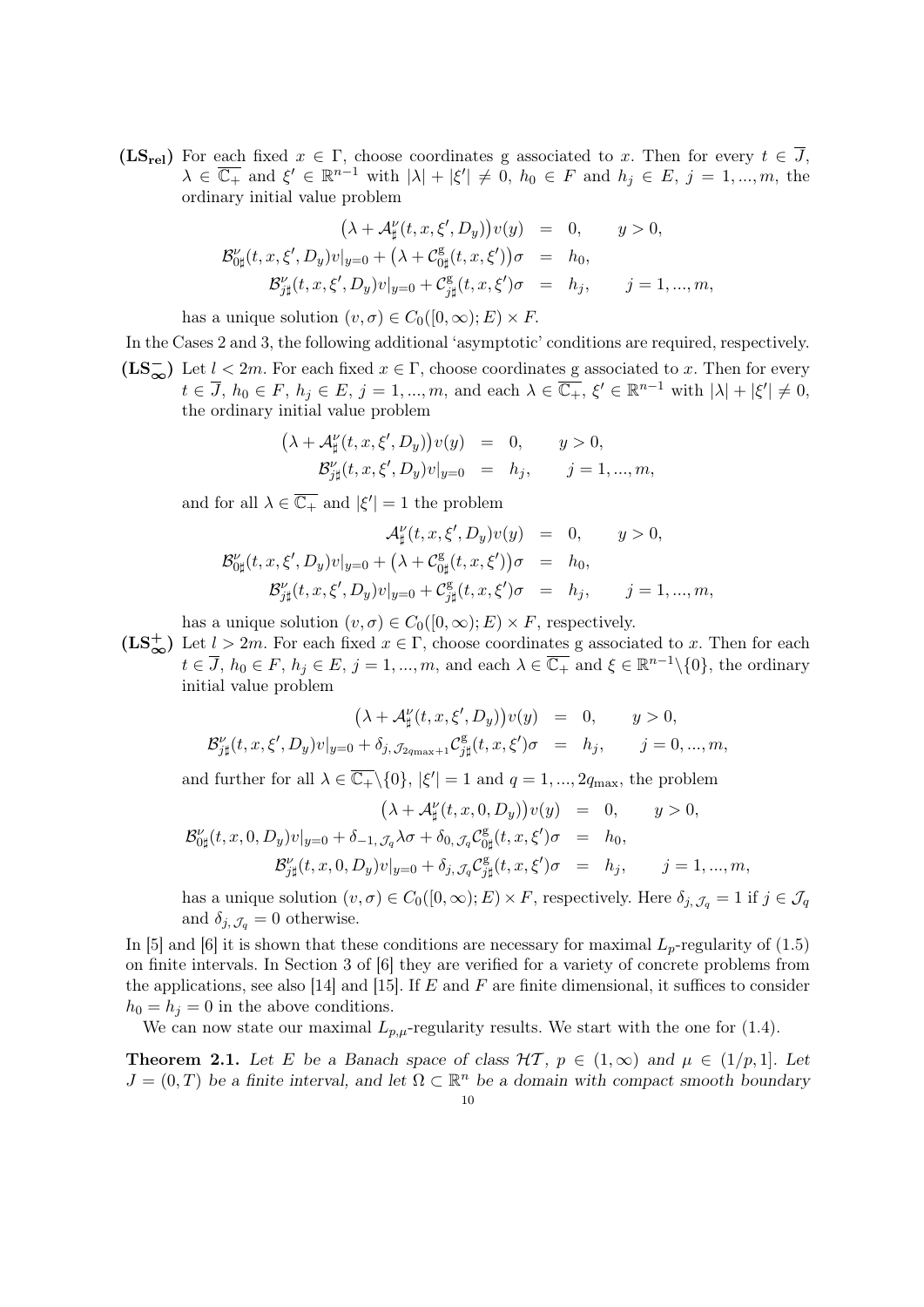$Γ = ∂Ω$ . Assume that (E), (LS<sub>stat</sub>), (SD) and (SB) hold true and that  $κ_j ≠ 1 - μ + 1/p$  for  $j = 1, ..., m$ . Then the problem

$$
\partial_t u + \mathcal{A}(t, x, D)u = f(t, x), \qquad x \in \Omega, \qquad t \in J,
$$
  

$$
\mathcal{B}_j(t, x, D)u = g_j(t, x), \qquad x \in \Gamma, \qquad t \in J, \qquad j = 1, ..., m,
$$
  

$$
u(0, x) = u_0(x), \qquad x \in \Omega,
$$

has a unique solution  $u = \mathcal{L}_{stat}(f, \tilde{g}, u_0) \in \mathbb{E}_{u,\mu}$  if and only if  $(f, \tilde{g}, u_0) \in \mathcal{D}_{stat}$ , where

$$
\mathcal{D}_{\text{stat}} := \left\{ (f, \widetilde{g}, u_0) \in \mathbb{E}_{0,\mu} \times \widetilde{\mathbb{F}}_{\mu} \times X_{u,\mu} : \text{ for } j = 1, ..., m \text{ it holds} \right\}
$$

$$
\mathcal{B}_j(0, \cdot, D)u_0 = g_j(0, \cdot) \text{ on } \Gamma \text{ if } \kappa_j > 1 - \mu - 1/p \right\}.
$$

The corresponding solution operator  $\mathcal{L}_{stat} : \mathcal{D}_{stat} \to \mathbb{E}_{u,\mu}$  is continuous. If  $\mathcal{L}_{stat}$  is restricted to

$$
\mathcal{D}_{\text{stat}}^0 := \left\{ (f, \tilde{g}, u_0) \in \mathcal{D}_{\text{stat}} \; : \; g_j|_{t=0} = 0 \text{ if } \kappa_j > 1 - \mu - 1/p, \; j = 1, ..., m \right\},\
$$

for any given  $T_0 > 0$  the operator norm of the restriction is uniformly bounded for  $T \in (0, T_0]$ .

In the situation of the theorem, it is clear that if the coefficients

$$
(-i)^{|\alpha|}a_{\alpha}, \quad |\alpha| \le 2m, \quad (-i)^{|\beta|}b_{j\beta}, \quad |\beta| \le m_j, \quad j = 1, ..., m,
$$

and the data are real-valued, then also the solution  $u$  is real-valued. We next state the maximal regularity result for (1.5).

**Theorem 2.2.** Let E and F be Banach spaces of class  $H\mathcal{T}, p \in (1,\infty)$  and  $\mu \in (1/p,1]$ . Let  $J = (0, T)$  be a finite interval, and let  $\Omega \subset \mathbb{R}^n$  be a domain with compact smooth boundary  $\Gamma = \partial \Omega$ . Assume that (E), (LS<sub>rel</sub>), (SD), (SB) and (SC) are valid and that, in addition, if  $l < 2m$  condition  $(LS_{\infty}^-)$  holds and if  $l > 2m$  condition  $(LS_{\infty}^+)$  holds. Assume further that  $\kappa_j \neq 1 - \mu + 1/p$  for  $j = 0, ..., m$ . Then the problem

$$
\partial_t u + \mathcal{A}(t, x, D)u = f(t, x), \qquad x \in \Omega, \quad t \in J,
$$
  
\n
$$
\partial_t \rho + \mathcal{B}_0(t, x, D)u + \mathcal{C}_0(t, x, D_\Gamma)\rho = g_0(t, x), \qquad x \in \Gamma, \quad t \in J,
$$
  
\n
$$
\mathcal{B}_j(t, x, D)u + \mathcal{C}_j(t, x, D_\Gamma)\rho = g_j(t, x), \qquad x \in \Gamma, \quad t \in J, \qquad j = 1, ..., m,
$$
  
\n
$$
u(0, x) = u_0(x), \qquad x \in \Omega,
$$
  
\n
$$
\rho(0, x) = \rho_0(x), \qquad x \in \Gamma,
$$

has a unique solution  $(u, \rho) \in \mathbb{E}_{u,\mu} \times \mathbb{E}_{\rho,\mu}$  if and only if  $(f, g, u_0, \rho_0) \in \mathcal{D}_{rel}$ , where

$$
\mathcal{D}_{rel} := \left\{ (f, g, u_0, \rho_0) \in \mathbb{E}_{0,\mu} \times \mathbb{F}_{\mu} \times X_{u,\mu} \times X_{\rho,\mu} : \text{ for } j = 1, ..., m \text{ it holds} \right\}
$$
  

$$
\mathcal{B}_j(0, \cdot, D)u_0 + \mathcal{C}_j(0, \cdot, D_\Gamma)\rho_0 = g_j(0, \cdot) \text{ on } \Gamma \text{ if } \kappa_j > 1 - \mu + 1/p; \right\}
$$
  

$$
g_0(0, \cdot) - \mathcal{B}_0(0, \cdot, D)u_0 - \mathcal{C}_0(0, \cdot, D_\Gamma)\rho_0 \in X_{\partial_t \rho, \mu} \text{ if } \kappa_0 > 1 - \mu + 1/p \right\}.
$$

The corresponding solution operator  $\mathcal{L}_{rel} : \mathcal{D}_{rel} \to \mathbb{E}_{u,\mu} \times \mathbb{E}_{\rho,\mu}$  is continuous. If  $\mathcal{L}_{rel}$  is restricted to

$$
\mathcal{D}_{rel}^0 := \left\{ (f, g, u_0, \rho_0) \in \mathcal{D}_{rel} : g_j|_{t=0} = 0 \text{ if } \kappa_j > 1 - \mu - 1/p, \ j = 0, ..., m \right\},\
$$

for any given  $T_0 > 0$  the operator norm of the restriction is uniformly bounded for  $T \in (0, T_0]$ .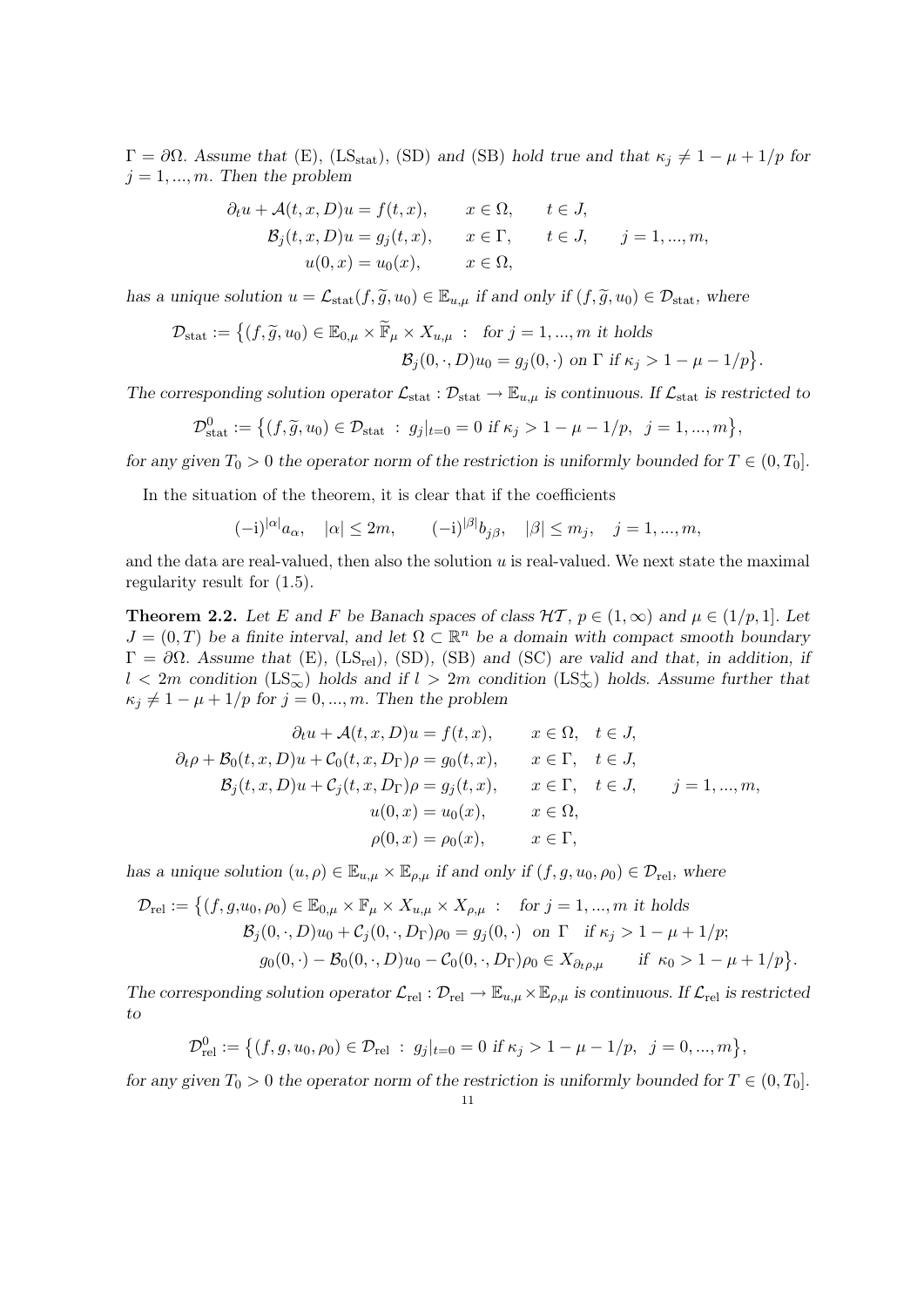A similiar statement as above holds for real-valued solutions. In the theorems, the spaces  $\mathcal{D}_{\text{stat}}$  and  $\mathcal{D}_{\text{rel}}$  are considered as closed subspaces of  $\mathbb{E}_{0,\mu} \times \mathbb{F}_{\mu} \times X_{u,\mu}$  and  $\mathbb{E}_{0,\mu} \times \mathbb{F}_{\mu} \times X_{u,\mu} \times X_{\rho,\mu}$ , respectively. They contain the compatibility conditions of the boundary inhomogeneities and the initial values at  $t = 0$ , which are necessary for the solvability of (1.4) and (1.5), respectively.

One needs the spaces  $\mathcal{D}^0_{\text{stat}}$  and  $\mathcal{D}^0_{\text{rel}}$  with vanishing initial values since the resulting uniform estimates are crucial for fixed point arguments arising in the context of quasilinear problems. They are considered as closed subspaces of  $\mathbb{E}_{0,\mu} \times 0^{\mathbb{F}}_{\mu} \times X_{u,\mu}$  and  $\mathbb{E}_{0,\mu} \times 0^{\mathbb{F}}_{\mu} \times X_{u,\mu} \times X_{\rho,\mu}$ , respectively, where  $_0\widetilde{F}_\mu$  and  $_0F_\mu$  are defined as follows. For a Banach space X of class  $H\mathcal{T}$  and  $s = [s] + s_*$  with  $[s] \in \mathbb{N}_0, s_* \in [0, 1)$  we set

$$
{}_0W_{p,\mu}^s(J;X) := ({}_0W_{p,\mu}^{[s]}(J;X), {}_0W_{p,\mu}^{[s]+1}(J;X))_{s_*,p},
$$

where  ${}_0W_{p,\mu}^k(J;X) := \{u \in W_{p,\mu}^k(J;X) : u(0),...,u^{(k-1)}(0) = 0\}$  is considered as a closed subspace of  $W^k_{p,\mu}(J;X)$ , and then

$$
{}_0\mathbb{F}_{j,\mu} := {}_0W_{p,\mu}^{\kappa_j}(J;L_p(\Gamma;E)) \cap L_{p,\mu}(J;W_p^{2m\kappa_j}(\Gamma;E)), \qquad j = 1,...,m.
$$

Analogously we define the spaces  ${}_0\mathbb{F}_{0,\mu}$ ,  ${}_0\widetilde{\mathbb{F}}_{\mu}$ ,  ${}_0\mathbb{F}_{\mu}$ ,  ${}_0\mathbb{E}_{u,\mu}$  and  ${}_0\mathbb{E}_{\rho,\mu}$ . It is shown in Proposition 2.10 of [16] that  $_{0}W_{p,\mu}^{s} = W_{p,\mu}^{s}$  if  $0 < s < 1 - \mu + 1/p$  and

$$
{}_{0}W_{p,\mu}^{s} = \left\{ u \in W_{p,\mu}^{s} : u^{(l)}(0) = 0, \ l \in \{0, ..., k\} \right\}
$$

if  $k + 1 - \mu + 1/p < s < k + 2 - \mu + 1/p$  for  $k \in \mathbb{N}_0$ , with equivalent norms, respectively. In other words, the trace at  $t = 0$  of a derivative of  $u \in {}_0W^s_{p,\mu}$  vanishes if it exists.

Compared to the unweighted approach, the maximal  $L_{p,\mu}$ -regularity approach has the following advantages, where we restrict to the setting of (1.4). Analogous statements are valid for (1.5).

- Flexible initial regularity: We obtain solutions for initial values in  $B_{p,p}^s(\Omega; E)$ , where  $s \in (0, 2m(1 - 1/p)).$
- Inherent smoothing effect: Away from the initial time,  $\tau \in (0, T)$ , the solutions belong to

$$
W_p^1(\tau, T; L_p(\Omega; E)) \cap L_p(\tau, T; W_p^{2m}(\Omega; E)) \hookrightarrow C(\overline{J}; B_{p,p}^{2m(1-1/p)}(\Omega; E)).
$$

• Control solutions in a strong norm at a later time by a weaker norm at an earlier time and the data: For  $s = 2m(\mu - 1/p) \in (0, 2m(1 - 1/p))$  it holds

$$
|u(T)|_{B_{pp}^{2m(1-1/p)}(\Omega;E)} \leq C(T)(|f|_{\mathbb{E}_{0,\mu}} + |\widetilde{g}|_{\widetilde{\mathbb{F}}_{\mu}} + |u_0|_{B_{p,p}^s(\Omega;E)}).
$$

• Avoid compatibility conditions: Given  $p \in (1,\infty)$ , if  $\mu$  is sufficiently close to  $1/p$ , we have  $\kappa_i < 1 - \mu + 1/p$  for all j and thus obtain a unique solution  $u \in \mathbb{E}_{u,\mu}$  for arbitrary data in  $\mathbb{E}_{0,\mu} \times \mathbb{F}_{\mu} \times X_{u,\mu}$ .

The rest of the paper is concerned with the proofs of the Theorems 2.1 and 2.2.

## 3. The model problems

We first consider the full-space case  $\Omega = \mathbb{R}^n$  without boundary conditions and assume that the coefficients of the differential operator

$$
\mathcal{A}(D) = \sum_{\substack{|\alpha| = 2m \\ 12}} a_{\alpha} D^{\alpha}
$$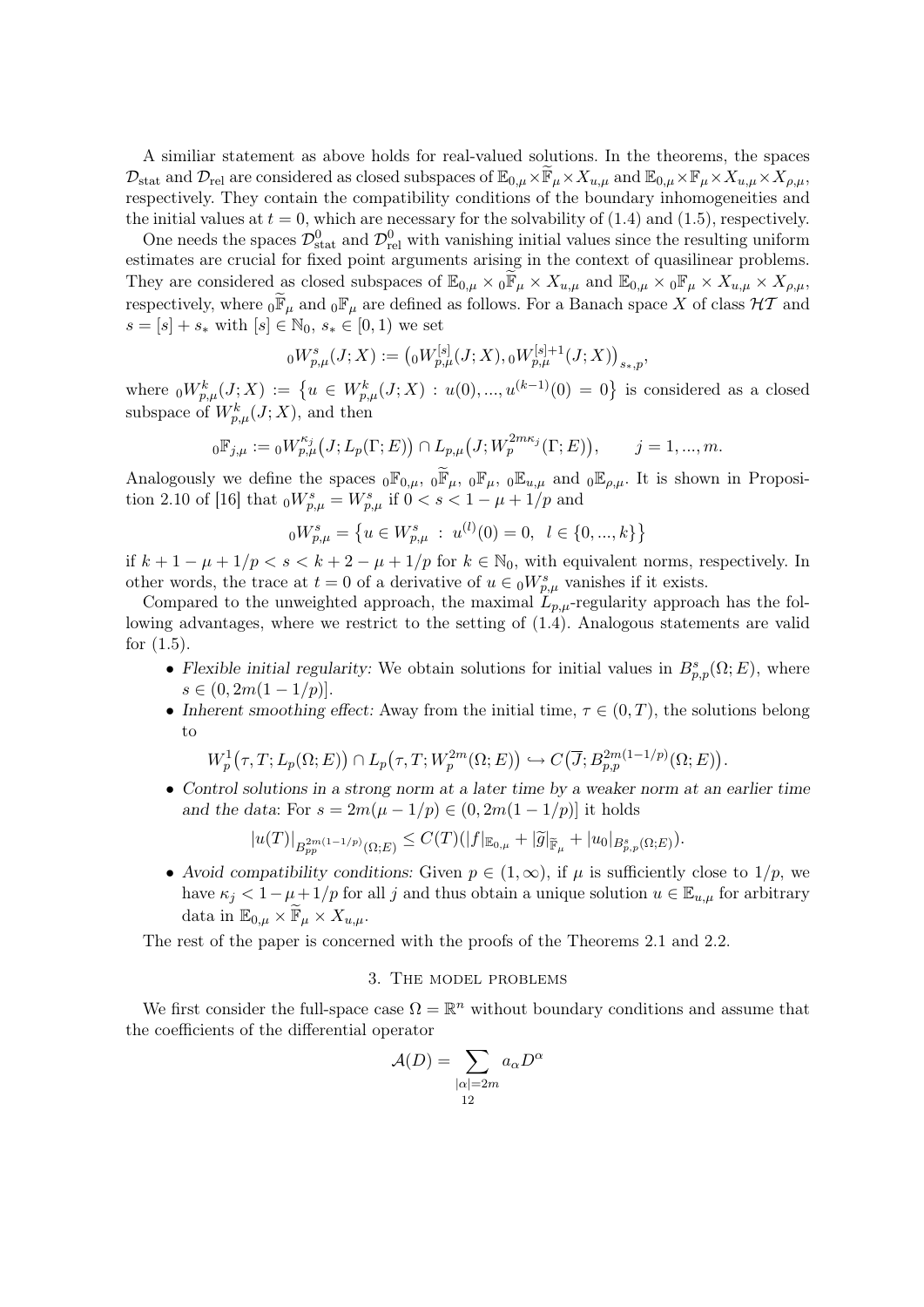are constant, i.e.,  $a_{\alpha} \in \mathcal{B}(E)$  are independent of  $(t, x)$ . Observe that there are no lower order terms and that A is homogeneous of degree 2m. We have the following maximal  $L_{p,\mu}$ -regularity result for  $A$  on the half-line.

**Lemma 3.1.** Let E be a Banach space of class  $H\mathcal{T}$ ,  $p \in (1,\infty)$ ,  $\mu \in (1/p,1]$ , and assume that the constant coefficient operator A satisfies (E). Then there is a unique solution  $u =$  $\mathcal{S}_F(f, u_0) \in \mathbb{E}_{u,\mu}(\mathbb{R}_+ \times \mathbb{R}^n)$  of

$$
u + \partial_t u + \mathcal{A}(D)u = f(t, x), \qquad x \in \mathbb{R}^n, \qquad t > 0,
$$
  

$$
u(0, x) = u_0(x), \qquad x \in \mathbb{R}^n,
$$
 (3.1)

Г

if and only if

$$
f \in \mathbb{E}_{0,\mu}(\mathbb{R}_+ \times \mathbb{R}^n)
$$
 and  $u_0 \in X_{u,\mu}(\mathbb{R}^n)$ .

**Proof.** Lemma 4.2 of [5] shows that the realization of the operator  $1 + A$  on  $L_p(\mathbb{R}^n; E)$  with domain  $D(1+\mathcal{A})=W_p^{2m}(\mathbb{R}^n;E)$  admits maximal  $L_p$ -regularity on the half-line. Since

$$
X_{u,\mu}(\mathbb{R}^n) = B_{p,p}^{2m(\mu-1/p)}(\mathbb{R}^n;E) = (L_p(\mathbb{R}^n;E), W_p^{2m}(\mathbb{R}^n;E))_{\mu-1/p,p},
$$

the assertion follows from Theorem 3.2 of [17].

The model problems for  $(1.4)$  and  $(1.5)$  on the half-space involve boundary conditions and thus require a much greater effort. To construct the solution, one uses an operatorvalued Fourier multiplier theorem in  $L_{p,\mu}$ . For Banach spaces X, Y and a symbol  $m \in$  $L_{1,\text{loc}}(\mathbb{R};\mathcal{B}(X,Y))$  one introduces an operator  $T_m$  by setting

$$
T_m f := \mathcal{F}^{-1} m \mathcal{F} f, \qquad f \in \mathcal{F}^{-1} C_c^{\infty}(\mathbb{R}; X),
$$

where  $\mathcal F$  denotes the Fourier transform on the real line. We can restrict  $T_m$  to functions on  $\mathbb{R}_+$ . Observe that  $T_m$  is densely defined on  $L_{p,\mu}(\mathbb{R}_+;X)$ . We also use the analogous definition on the space  $L_p(\mathbb{R}^n; X)$ . The next result is due to Girardi & Weis [8].

**Theorem 3.2.** Let  $p \in (1,\infty)$ ,  $\mu \in (1/p,1]$ , and let X, Y be Banach spaces of class  $\mathcal{HT}$ . Assume that  $m \in C^{1}(\mathbb{R} \setminus \{0\}; \mathcal{B}(X, Y))$  satisfies  $\mathcal{R}(\{m(\lambda), \lambda m'(\lambda) : \lambda \neq 0\}) < \infty$ . Then  $T_m \in \mathcal{B}(L_{p,\mu}(\mathbb{R}_+;X), L_{p,\mu}(\mathbb{R}_+;Y)).$ 

Here, the R-bound of a family  $\mathcal{T} \subset \mathcal{B}(X, Y)$  is denoted by  $\mathcal{R}(\mathcal{T})$ . For a definition and properties of  $\mathcal{R}$ -boundedness we refer to [4] or [13]. Under more restrictive assumptions on the symbol m we can give a short proof a multiplier theorem in  $L_{p,\mu}$ , employing a result of Krée [12] (which is also used in the proof in [8]).

Proposition 3.3. In addition to the assumptions of Theorem 3.2, suppose that m satisfies

$$
m \in C^2(\mathbb{R}\setminus\{0\}; \mathcal{B}(X, Y)), \qquad |m''(\lambda)|_{\mathcal{B}(X, Y)} \lesssim |\lambda|^{-2} \text{ for } \lambda \neq 0.
$$

Then  $T_m \in \mathcal{B}(L_{p,\mu}(\mathbb{R}_+;X), L_{p,\mu}(\mathbb{R}_+;Y)).$ 

**Proof.** The operator-valued multiplier theorem for the unweighted case  $\mu = 1$  shows that  $T_m$ extends to a bounded operator from  $L_p(\mathbb{R}_+; X)$  to  $L_p(\mathbb{R}_+; Y)$ ; see Theorem 3.4 of [22]. Moreover, following the lines of the proof of Lemma VI.4.4.2 of [20], the assumptions on  $m$  imply that  $T_m$  may be represented as a convolution operator with a kernel  $k \in C(\mathbb{R} \setminus \{0\}; \mathcal{B}(X, Y))$ satisfying  $|k(t)|_{\mathcal{B}(X,Y)} \lesssim |t|^{-1}$ . It now follows from Théorème 2 of [12] that  $T_m$  is also bounded from  $L_{p,\mu}(\mathbb{R}_+;X)$  to  $L_{p,\mu}(\mathbb{R}_+;Y)$ , for all  $\mu \in (1/p,1]$ .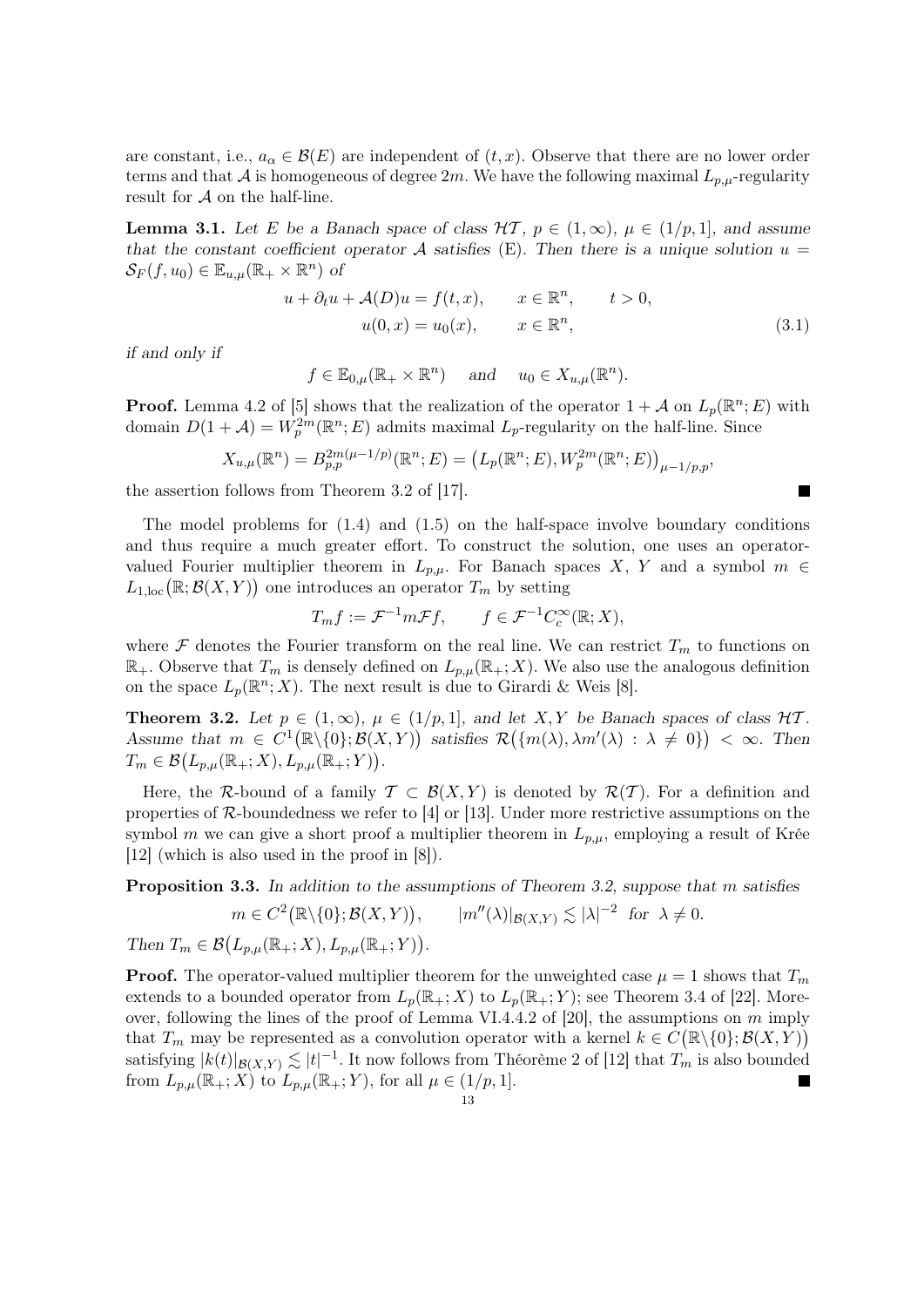We next treat the half-space model problem corresponding to  $(1.5)$ , where we proceed similarly as in Section 4 of [6]. On  $\Omega = \mathbb{R}^n_+$  with boundary  $\Gamma = \mathbb{R}^{n-1}$  we consider the homogeneous differential operator

$$
\mathcal{A}(D) = \sum_{|\alpha|=2m} a_{\alpha} D^{\alpha}
$$

and the homogeneous boundary operators

$$
\mathcal{B}_j(D) = \sum_{|\beta|=m_j} b_{j\beta} \text{tr}_{\mathbb{R}_+^n} D^{\beta}, \qquad \mathcal{C}_j(D_{n-1}) = \sum_{|\gamma|=k_j} c_{j\gamma} D^{\gamma}_{n-1} \qquad j=0,...,m.
$$

The coefficients of the operators

 $a_{\alpha}, b_{j\beta} \in \mathcal{B}(E), \quad c_{j\gamma} \in \mathcal{B}(F, E), \quad j = 1, ..., m, \quad b_{0\beta} \in \mathcal{B}(E, F), \quad c_{0\gamma} \in \mathcal{B}(F)$ 

are assumed to be independent of  $t$  and  $x$ . If nothing else is indicated, now all spaces have to be understood over  $\mathbb{R}_+ \times \mathbb{R}_+^n$  and over  $\mathbb{R}_+ \times \mathbb{R}^{n-1}$ .

**Lemma 3.4.** Let E and F be Banach spaces of class  $H\mathcal{T}$ ,  $p \in (1,\infty)$ , and  $\mu \in (1/p,1]$ . We assume that (E) and (LS<sub>rel</sub>) are valid and that condition (LS<sub>∞</sub>) holds if  $l < 2m$  and condition  $(LS^+_{\infty})$  holds if  $l > 2m$ . Let  $(f, g, u_0, \rho_0) \in \mathcal{D}_{rel}$ . Then there is a unique solution  $(u, \rho) \in \mathbb{E}_{u, \mu} \times \mathbb{E}_{\rho, \mu}$  of

$$
u + \partial_t u + \mathcal{A}(D)u = f(t, x), \qquad x \in \mathbb{R}^n_+, \qquad t > 0,
$$
  

$$
\rho + \partial_t \rho + \mathcal{B}_0(D)u + \mathcal{C}_0(D_{n-1})\rho = g_0(t, x), \qquad x \in \mathbb{R}^{n-1}, \quad t > 0,
$$
  

$$
\mathcal{B}_j(D)u + \mathcal{C}_j(D_{n-1})\rho = g_j(t, x), \qquad x \in \mathbb{R}^{n-1}, \quad t > 0, \quad j = 1, ..., m,
$$
  

$$
u(0, x) = u_0(x), \qquad x \in \mathbb{R}^n_+,
$$
  

$$
\rho(0, x) = \rho_0(x), \qquad x \in \mathbb{R}^{n-1}.
$$
  
(3.2)

**Proof.** (I) We first show uniqueness for (3.2). We use the space  $Z := L_p(\mathbb{R}^n_+; E) \times W^s_p(\mathbb{R}^{n-1}; F)$ with  $s = 2m\kappa_0$  in the Cases 1 and 2 as well as  $s = k_{j_1}\kappa_0/(1 + \kappa_0 - \kappa_{j_1})$  in Case 3. On Z, we introduce the operator A defined by

$$
A(u, \rho) := ((1 + A)u, \mathcal{B}_0 u + (1 + C_0)\rho), \qquad (u, \rho) \in D(A),
$$

with domain

$$
D(A) := \{ (u, \rho) \in W_p^{2m}(\mathbb{R}^n_+; E) \times W_p^{l+2m\kappa_0}(\mathbb{R}^{n-1}; F) : \\ \mathcal{B}_j u + (1 + \mathcal{C}_j)\rho = 0, \ \ j = 1, ..., m; \ \ \mathcal{B}_0 u + \mathcal{C}_0 \rho \in W_p^s(\mathbb{R}^{n-1}; F) \}.
$$

By (the proof of) Theorem 2.2 of [6], A generates an analytic  $C_0$ -semigroup on Z. Due to (2.2) and (2.4), the space  $\mathbb{E}_{u,\mu} \times \mathbb{E}_{\rho,\mu}$  embeds into

$$
\mathbb{G} := \mathbb{E}_{u,\mu}(\mathbb{R}_+) \times \left(W_{p,\mu}^1(\mathbb{R}_+; W_p^s(\mathbb{R}^{n-1}; F)) \cap L_{p,\mu}(\mathbb{R}_+; W_p^{l+2m\kappa_0}(\mathbb{R}^{n-1}; F))\right).
$$

Let  $u \in \mathbb{G}$  be a solution of (3.2) with  $u_0 = 0$ ,  $\rho_0 = 0$ ,  $f = 0$  and  $g_0 = \cdots = g_m = 0$ . Since  $L_{p,\mu}(J;Z) \hookrightarrow L_1(J;Z)$ , it follows that u is a mild solution of the inhomogeneous evolution equation for A on Z with trivial data, and thus  $u = 0$ .

(II) The rest of the proof is concerned with the existence of solutions of (3.2). We write  $x = (x', y) \in \mathbb{R}^n_+$  with  $x' \in \mathbb{R}^{n-1}$  and  $y > 0$ , as well as  $\mathcal{F}_{x'}$  and  $\mathcal{F}_t$  for the partial Fourier transform with respect to x' and  $t \in \mathbb{R}$ , with covariable  $\xi' \in \mathbb{R}^{n-1}$  and  $\theta \in \mathbb{R}$ , respectively. In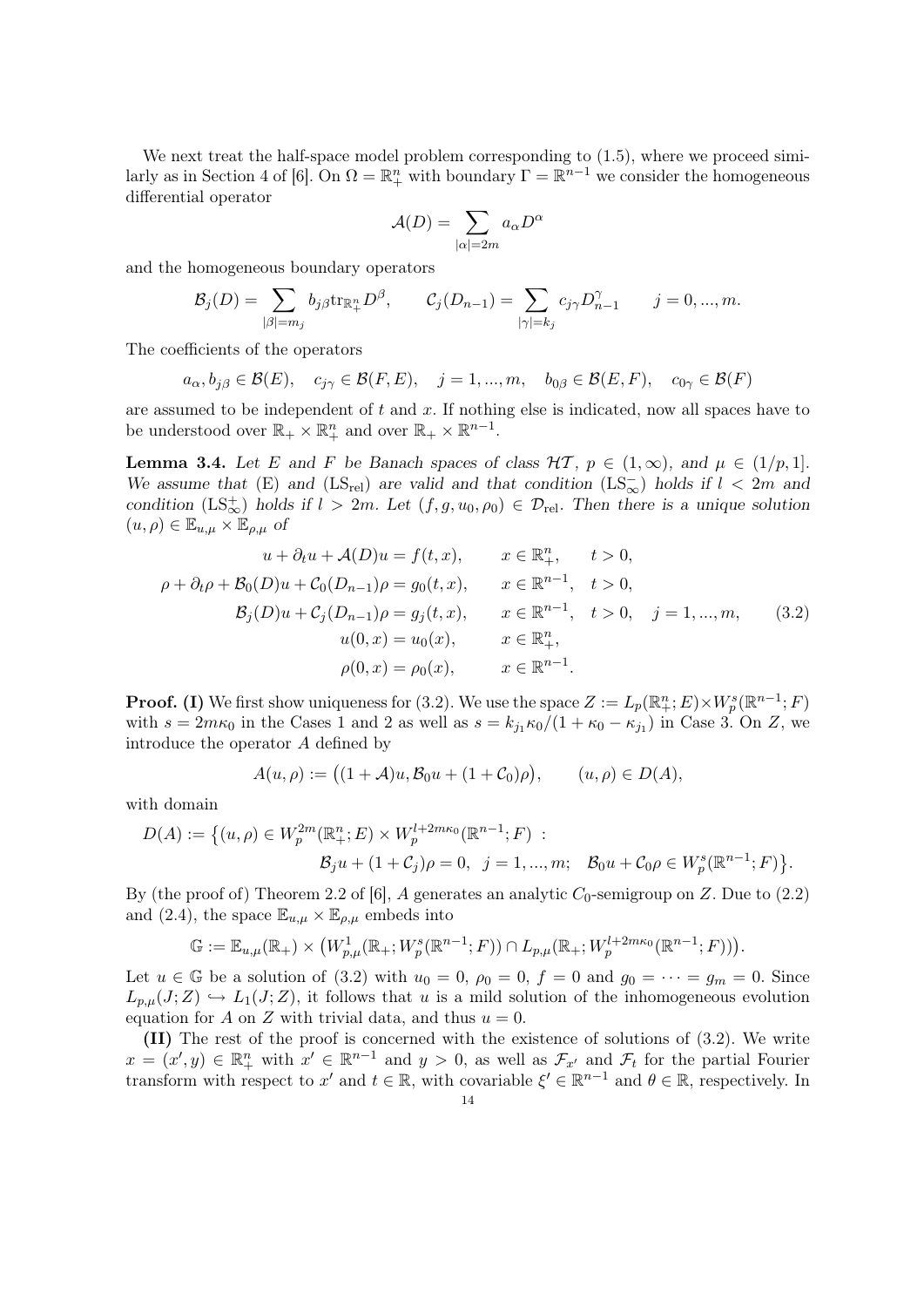order to apply  $\mathcal{F}_t$ , we extend a function with compact support in  $\mathbb{R}_+$  by 0 to  $\mathbb{R}$ . In the same way as in Section 4.1 of [6] one can see that it sufficies to consider the case

$$
f = 0,
$$
  $g = (g_0, ..., g_m) \in {}_0 \mathbb{F}_\mu,$   $u_0 = 0,$   $\rho_0 = 0.$ 

(See Lemma 3.2.2 and Proposition 3.2.3 of [14].) Moreover we first assume that

$$
g \in \mathcal{D} := C_c^{\infty}(\mathbb{R}_+ \times \mathbb{R}^{n-1}; F \times E^m).
$$

It can be seen as in Lemma 1.3.14 of [14] that  $\mathcal D$  is dense in  ${}_0\mathbb{F}_\mu$ . For such data the problem (3.2) was solved in the proof of Theorem 2.1 of [6]. In the following we estimate the norm of the solution  $(u, \rho)$  in the weighted solution space  ${}_0\mathbb{E}_{u,\mu} \times {}_0\mathbb{E}_{\rho,\mu}$  by the norm of g in  ${}_0\mathbb{F}_{\mu}$ . For this estimate, we have to derive an appropriate representation of  $(u, \rho)$ . We apply  $\mathcal{F}_{x'}\mathcal{F}_t$  to (3.2) and arrive for any  $\theta \in \mathbb{R}$  and  $\xi' \in \mathbb{R}^{n-1}$  at the ordinary initial value problem

$$
(1 + i\theta)v + \mathcal{A}(\xi', D_y)v = 0, \qquad y > 0,
$$
  

$$
(1 + i\theta)\sigma + \mathcal{B}_0(\xi', D_y)v|_{y=0} + \mathcal{C}_0(\xi')\sigma = (\mathcal{F}_{x'}\mathcal{F}_t g_0)(\theta, \xi'),
$$
  

$$
\mathcal{B}_j(\xi', D_y)v|_{y=0} + \mathcal{C}_j(\xi')\sigma = (\mathcal{F}_{x'}\mathcal{F}_t g_j)(\theta, \xi'), \qquad j = 1, ..., m.
$$
 (3.3)

In Section 4.3 of [6] it is shown that (3.3) possesses for all  $\theta$  and  $\xi'$  a unique solution  $(v(\theta, \xi', \cdot), \sigma(\theta, \xi'))$  which may be represented as follows. We define the symbols

$$
\vartheta:=(1+\mathrm{i}\theta+|\xi'|^{2m})^{1/2m},\qquad b:=\frac{|\xi'|}{\vartheta},\qquad \zeta:=\frac{\xi'}{|\xi'|},\qquad a:=\frac{1+\mathrm{i}\theta}{\vartheta^{2m}},
$$

and the so-called boundary symbol  $s(\theta, \xi')$  by

$$
s(\theta, \xi') := 1 + i\theta + |\xi'|^l \quad \text{in the Cases 1 and 2,}
$$

$$
s(\theta, \xi') := 1 + i\theta + \sum_{j \in \mathcal{J}} |\xi'|^{k_j} \vartheta^{m_0 - m_j} \quad \text{in Case 3.}
$$

Then it holds

$$
v(\theta, \xi', y) = \text{first component of } e^{\vartheta i A_0(b\zeta, a)} P_s(b\zeta, a) M_u^0(b, \zeta, \vartheta) \left(\vartheta^{-m_j} \mathcal{F}_{x'} \mathcal{F}_t g_j(\theta, \xi')\right)_{j=0,\dots,m},
$$
  

$$
\sigma(\theta, \xi') = s(\theta, \xi')^{-1} \vartheta^{m_0} M_\rho^0(b, \zeta, \vartheta) \left(\vartheta^{-m_j} \mathcal{F}_{x'} \mathcal{F}_t g_j(\theta, \xi')\right)_{j=0,\dots,m}.
$$

Here we have used holomorphic functions

$$
A_0: \mathbb{C}^{n-1} \times \mathbb{C} \to \mathcal{B}(E^{2m}), \qquad P_s: \mathbb{C}^{n-1} \times \mathbb{C} \to \mathcal{B}(E^{2m}),
$$
  

$$
M_u^0: D_b \times D_\zeta \times \Sigma \to \mathcal{B}(F \times E^m, E^{2m}), \qquad M_\rho^0: D_b \times D_\zeta \times \Sigma \to \mathcal{B}(F \times E^m, F),
$$

where  $D_b \subset \mathbb{C}$  and  $D_{\zeta} \subset \mathbb{C}^{n-1} \setminus \{0\}$  are bounded open sets satisfying

$$
(\overline{B}_{1/2}(1/2))^{1/2m} \subset D_b, \qquad \{\zeta \in \mathbb{R}^{n-1} \; : \; |\zeta| = 1\} \subset D_{\zeta},
$$

and  $\Sigma = \Sigma_{\phi} = \{ z \in \mathbb{C} \setminus \{0\} : |argz| < \phi \}$  is a sector with  $\phi \in (\frac{\pi}{4n})$  $\frac{\pi}{4m}, \pi$ ). The spectrum of i $A_0(b\zeta, a)$ has a gap at the imaginary axis, and  $P_s(b\zeta, a)$  is the spectral projection corresponding to the stable part of the spectrum. The maps  $M_u^0$  and  $M_\rho^0$  have the crucial property that

$$
\left\{ |\xi'|^{|\alpha'|} D^{\alpha'}_{\xi'} M^0_u(\tilde{b}, \xi'|\xi'|^{-1}, \tilde{\vartheta}) \, : \, \alpha' \in \{0, 1\}^{n-1}, \, \xi' \neq 0, \, \tilde{b} \in D_b, \, \tilde{\vartheta} \in \Sigma \right\} \tag{3.4}
$$

is an R-bounded set of operators in  $\mathcal{B}(F \times E^m, E^{2m})$ , and that

$$
\left\{ |\xi'|^{|\alpha'|} D^{\alpha'}_{\xi'} M^0_\rho(\widetilde{b}, \xi'|\xi'|^{-1}, \widetilde{\vartheta}) : \alpha' \in \{0, 1\}^{n-1}, \xi' \neq 0, \ \widetilde{b} \in D_b, \ \widetilde{\vartheta} \in \Sigma \right\}
$$
(3.5)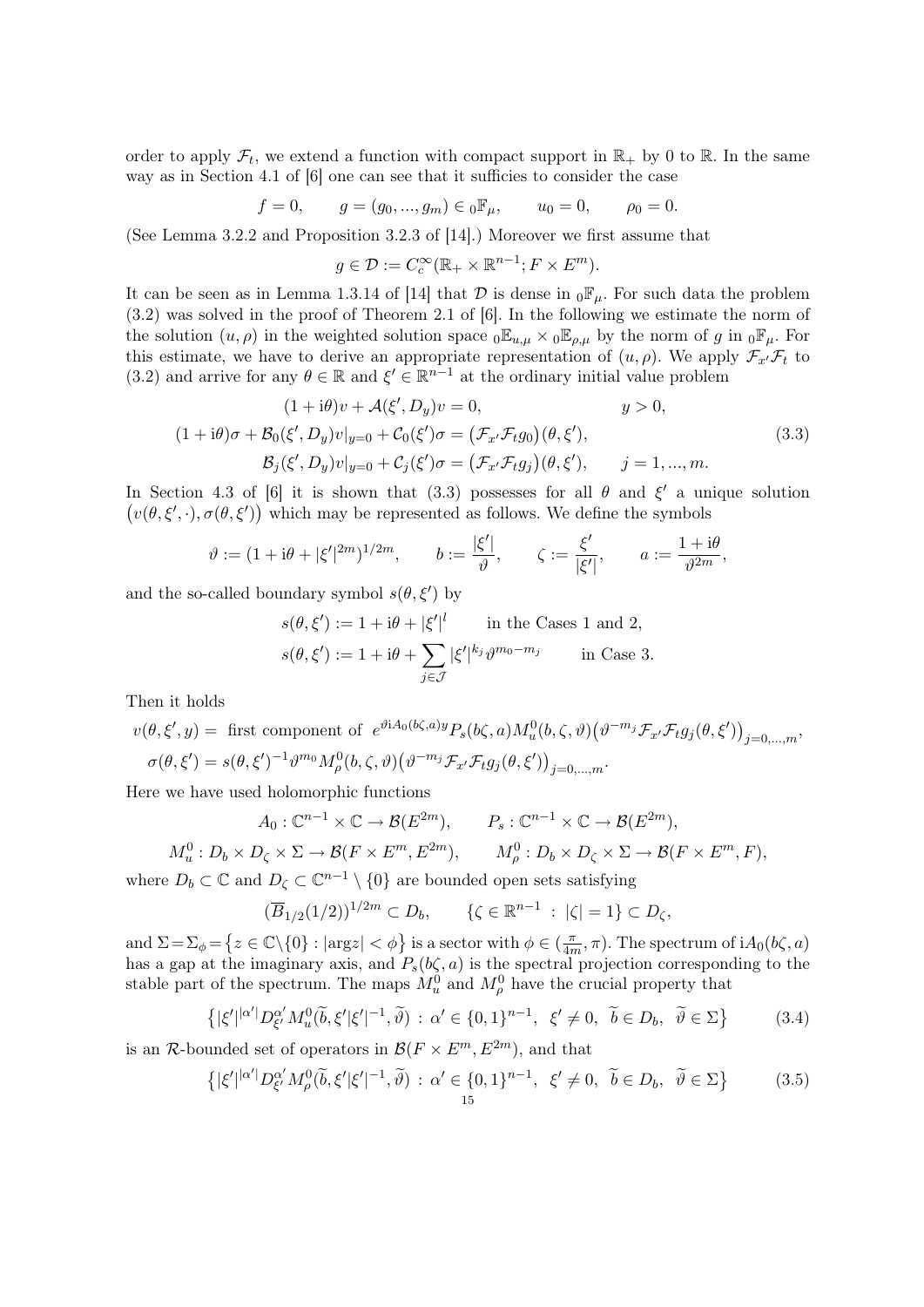is an R-bounded set of operators in  $\mathcal{B}(F \times E^m, F)$ . For the solvability and the representation of the solution of  $(3.3)$  in  $[6]$  only the condition  $(LS_{rel})$  is needed. In the Cases 2 and 3 the asymptotic Lopatinskii-Shapiro conditions  $(LS_{\infty}^-)$  and  $(LS_{\infty}^+)$  are required to show the Rboundedness of the sets in (3.4) and (3.5), because of the unboundedness of  $\vartheta$ . In Case 1 the symbols  $M_u^0$  and  $M_\rho^0$  do not depend on  $\vartheta$ , so that in this case additional conditions are not necessary.

Since  $\mathcal{F}_{r'}\mathcal{F}_t q$  belongs for  $q \in \mathcal{D}$  to the Schwartz class and all derivatives of the terms involved in the representation of the solution grow at most polynomially, we can apply the inverse Fourier transforms and obtain that

$$
u = \text{first component of } \mathcal{F}_t^{-1} \mathcal{F}_{x'}^{-1} e^{\vartheta i A_0(b\zeta, a)y} P_s(b\zeta, a) M_u^0(b, \zeta, \vartheta) \left(\vartheta^{-m_j} \mathcal{F}_{x'} \mathcal{F}_t g_j\right)_{j=0,\dots,m},
$$
  

$$
\rho = \mathcal{F}_t^{-1} \mathcal{F}_{x'}^{-1} s(\theta, \xi')^{-1} \vartheta^{m_0} M_\rho^0(b, \zeta, \vartheta) \left(\vartheta^{-m_j} \mathcal{F}_{x'} \mathcal{F}_t g_j\right)_{j=0,\dots,m}
$$

is the unique solution of (3.2) with  $f = 0$ ,  $u_0 = 0$ ,  $\rho_0 = 0$  and  $g \in \mathcal{D}$ .

(III) We derive another representation of the solution by identifying the Fourier multipliers with operators. For a function  $h \in \mathcal{S}(\mathbb{R}^{n-1}; E^{2m})$  and fixed  $(x', y) \in \mathbb{R}^n_+$  we calculate

$$
\begin{split}\n\left(\mathcal{F}_{x'}^{-1}e^{i\vartheta A_0 y}P_s h\right)(x') &= \left(\mathcal{F}_{x'}^{-1}e^{i\vartheta A_0(y+\widetilde{y})}P_se^{-\widetilde{y}\vartheta}h\right)(x')|_{\widetilde{y}=0} \\
&= -\int_0^\infty \partial_{\widetilde{y}}\left(\mathcal{F}_{x'}^{-1}e^{i\vartheta A_0(y+\widetilde{y})}P_se^{-\widetilde{y}\vartheta}h\right)(x')\,\mathrm{d}\widetilde{y} \\
&= \int_0^\infty \left(\mathcal{F}_{x'}^{-1}e^{i\vartheta A_0(y+\widetilde{y})}P_s\frac{1-iA_0}{\vartheta^{2m-1}}\vartheta^{2m}e^{-\widetilde{y}\vartheta}h\right)(x')\,\mathrm{d}\widetilde{y} \\
&= \int_0^\infty \left(\mathcal{F}_{x'}^{-1}e^{i\vartheta A_0(y+\widetilde{y})}P_s\frac{1-iA_0}{\vartheta^{2m-1}}\right) * \left((L_\theta \mathcal{E}_\theta \mathcal{F}_{x'}^{-1}h)(\cdot, \widetilde{y})\right)(x')\,\mathrm{d}\widetilde{y},\n\end{split}
$$

neglecting the arguments of  $A_0$  and  $P_s$ . Here the operator  $L_\theta$  is defined by

$$
L_{\theta} := 1 + \mathrm{i}\theta + (-\Delta_{n-1})^m = \mathcal{F}_{x'}^{-1} \vartheta^{2m} \mathcal{F}_{x'},
$$

where the last equality holds, e.g., on Schwartz functions. We observe that for a bounded holomorphic scalar function  $\varphi$  on a sector  $\Sigma_{\tau}$  with  $\tau \in (0, \pi)$  the operator  $\varphi(-\Delta_{n-1})$  defined via the  $\mathcal{H}^{\infty}$ -calculus for  $-\Delta_{n-1}$  on  $L_p(\mathbb{R}^{n-1}; E)$  coincides with the Fourier multiplier  $\mathcal{F}_{x'}^{-1}\varphi(|\cdot|E)$  $(2)\mathcal{F}_{x}$ , see Example 10.2 of [13]. Moreover, the  $\mathcal{H}^{\infty}$ -calculus extends the usual Dunford type calculus for sectorial operators, see Remark 9.9 of [13]. Therefore, the extension operator  $\mathcal{E}_{\theta}$ , which corresponds to  $y \mapsto e^{-y\vartheta}$ , is given by

$$
(\mathcal{E}_{\theta}f)(x', y) := e^{-yL_{\theta}^{1/2m}} f(x'), \qquad x' \in \mathbb{R}^{n-1}, \qquad y > 0,
$$

for  $f \in L_p(\mathbb{R}^{n-1}; E)$ . We also obtain the equality

$$
\mathcal{F}_{x'}^{-1} \vartheta^{2m} e^{-\cdot \vartheta} h = L_{\theta} \mathcal{E}_{\theta} \mathcal{F}_{x'}^{-1} h, \qquad h \in \mathcal{S}(\mathbb{R}^{n-1}; E^m),
$$

which we have used in the last line of (3.6). For  $\theta \in \mathbb{R}$  and  $f \in L_p(\mathbb{R}^n_+; E^{2m})$  we thus define the operator  $\mathcal{T}(\theta)$  by

$$
(\mathcal{T}(\theta)f)(x',y) := \text{ first component of } \int_0^\infty \left( \mathcal{F}_{x'}^{-1} e^{i\vartheta A_0(y+\widetilde{y})} P_s \frac{1-iA_0}{\vartheta^{2m-1}} \right) * f(\cdot, \widetilde{y}) (x') d\widetilde{y}.
$$

The proofs of Lemmas 4.3 and 4.4 in [5] show that  $\mathcal{T} \in C^1(\mathbb{R}; \mathcal{B}(L_p(\mathbb{R}^n_+; E^{2m}), W_p^{2m}(\mathbb{R}^n_+; E)))$ and that

$$
\left\{D^{\alpha} \mathcal{T}(\theta), \ \theta \frac{\partial}{\partial \theta} D^{\alpha} \mathcal{T}(\theta) \ : \ \theta \in \mathbb{R}, \ |\alpha| \le 2m\right\}
$$
 (3.7)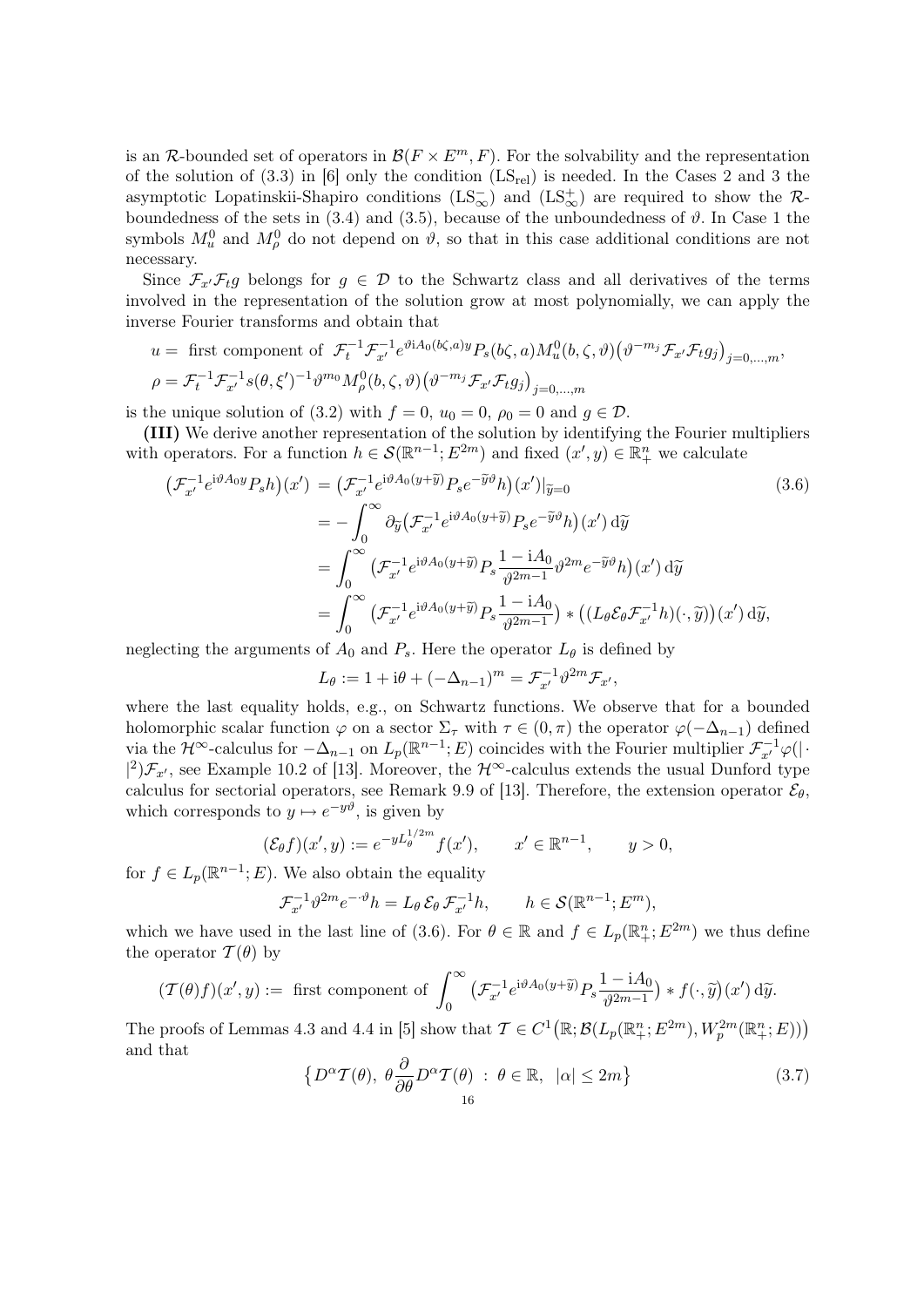is an R-bounded set of operators in  $\mathcal{B}(L_p(\mathbb{R}^n_+; E^{2m}), L_p(\mathbb{R}^n_+; E))$ . Further, as above one can see that  $\vartheta^{-m_j} \mathcal{F}_{x'} = \mathcal{F}_{x'} L_{\theta}^{-m_j/2m}$  $\theta_{\theta}^{-m_{j}/2m}$  on Schwartz functions, for  $j = 0, ..., m$ . This fact leads to

$$
u = \mathcal{F}_t^{-1} \mathcal{T}(\theta) L_{\theta} \mathcal{E}_{\theta} \mathcal{F}_{x'}^{-1} M_u(b, \zeta, \vartheta) \mathcal{F}_{x'} \big( L_{\theta}^{-m_j/2m} \mathcal{F}_t g_j \big)_{j=0,\dots,m}.
$$

The Dunford type calculus for sectorial operators yields for  $\theta \in \mathbb{R}$  and  $y > 0$  the representation

$$
L_{\theta}e^{-yL_{\theta}^{1/2m}} = \frac{1}{2\pi i} \int_{\Xi} z e^{-yz^{1/2m}} (z - L_{\theta})^{-1} dz,
$$

where  $\Xi = (\infty, \delta]e^{i3\pi/2} \cup \delta e^{i[3\pi/2, -3\pi/2]} \cup [\delta, \infty]e^{-i3\pi/2}$  for some sufficiently small  $\delta > 0$ . Hence for each  $y > 0$  the  $\mathcal{B}(L_p(\mathbb{R}^{n-1}; E))$ -valued function  $\theta \mapsto L_\theta e^{-yL_\theta^{1/2m}}$  is smooth and all of its derivatives are bounded. So we can apply the inverse Fourier transform with respect to  $t$  and obtain that

$$
L_{\theta}e^{-yL_{\theta}^{1/2m}} = \mathcal{F}_{t}Le^{-yL^{1/2m}}\mathcal{F}_{t}^{-1}
$$

on Schwartz functions, where  $L := 1 + \partial_t + (-\Delta_{n-1})^m$  and  $\mathcal{E} := e^{-\cdot L^{1/2m}}$ . Here, for  $X \in \{E, F\}$ we consider L as an operator on  $L_{p,\mu}(\mathbb{R}_+; L_p(\mathbb{R}^{n-1};X))$  with the domain

$$
D(L) = D(\partial_t) + D((-\Delta_{n-1})^m) = {}_0W^1_{p,\mu}(\mathbb{R}_+; L_p(\mathbb{R}^{n-1}; X)) \cap L_{p,\mu}(\mathbb{R}_+; W_p^{2m}(\mathbb{R}^{n-1}; X)).
$$

In Lemma 3.1 of  $[16]$  we have established that L is invertible and sectorial with angle not larger than  $\pi/2$ . Similarly one can treat fractional powers and derive  $L_{\theta}^{-m_j/2m} = \mathcal{F}_t L^{-m_j/2m} \mathcal{F}_t^{-1}$ . We arrive at

$$
u = \mathcal{L}_u g := \left( \mathcal{F}_t^{-1} \mathcal{T}(\theta) \mathcal{F}_t \right) L \mathcal{E} \left( \mathcal{F}_t^{-1} \mathcal{F}_{x'}^{-1} M_u^0(b, \zeta, \vartheta) \mathcal{F}_{x'} \mathcal{F}_t \right) \left( L^{-m_j/2m} g_j \right)_{j=0,\dots,m},
$$

Analogous arguments show that the second component  $\rho$  can be represented by

$$
\rho = \mathcal{L}_{\rho} g := S^{-1} L^{m_0/2m} \left( \mathcal{F}_t^{-1} \mathcal{F}_{x'}^{-1} M_{\rho}^0(b, \zeta, \vartheta) \mathcal{F}_{x'} \mathcal{F}_t \right) \left( L^{-m_j/2m} g_j \right)_{j=0,...,m},
$$

with the operator

$$
S := 1 + \partial_t + (-\Delta_{n-1})^{l/2} \quad \text{in the Cases 1 and 2,}
$$
  
\n
$$
S := 1 + \partial_t + \sum_{j \in J} (-\Delta_{n-1})^{k_j/2} L^{(m_0 - m_j)/2m} \quad \text{in Case 3.}
$$

Using the properties of  $L$  proved in Lemma 3.1 of [16], it can be shown as in Section 4.2 of [6] that S is an isomorphism between  $_0\mathbb{E}_{\rho,\mu}$  and  $_0\mathbb{F}_{0,\mu}$ . Because D is a dense subset of  $_0\mathbb{F}_{\mu}$ , it now remains to prove the estimate

$$
|\mathcal{L}_u g|_{\mathbb{E}_{u,\mu}} + |\mathcal{L}_\rho g|_{\mathbb{E}_{\rho,\mu}} \lesssim |g|_{\mathbf{0}^{\mathbb{F}}\mu}, \qquad g \in \mathcal{D}.\tag{3.8}
$$

If (3.8) has been verified then the solution operator  $\mathcal{L} := (\mathcal{L}_u, \mathcal{L}_\rho)$  extends continuously to an operator from  ${}_0\mathbb{F}_\mu$  to  ${}_0\mathbb{E}_{u,\mu} \times {}_0\mathbb{E}_{\rho,\mu}$ , and this extension yields the solution of (3.2).

(IV) Lemma 3.1 of [16] says that for  $s \in (0,1]$  we have

$$
D_L(s,p) = {}_0W^s_{p,\mu}(\mathbb{R}_+; L_p(\mathbb{R}^{n-1};X)) \cap L_{p,\mu}(\mathbb{R}_+; W_p^{2ms}(\mathbb{R}^{n-1};X)).
$$

Therefore, for  $j = 1, ..., m$  the operator  $L^{-m_j/2m}$  maps the space  ${}_0 \mathbb{F}_{j,\mu} = D_L(\kappa_j, p)$  continuously into

$$
{}_0\nabla_E := D_L(1 - 1/2mp, p) = {}_0W_{p,\mu}^{1-1/2mp}(\mathbb{R}_+; L_p(\mathbb{R}^{n-1}; E)) \cap L_{p,\mu}(\mathbb{R}_+; W_p^{2m-1/p}(\mathbb{R}^{n-1}; E)).
$$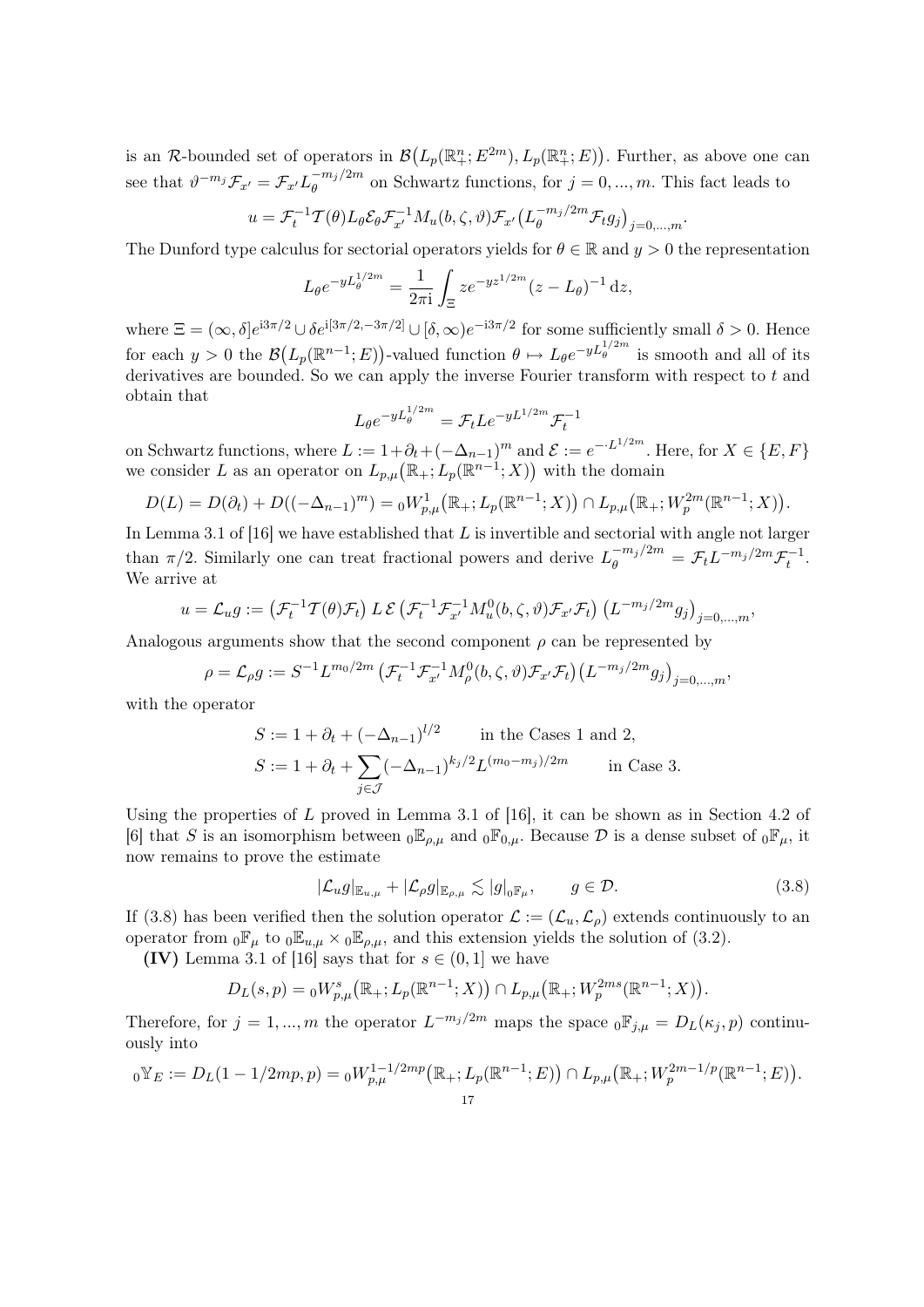The same arguments yield that  $L^{-m_0/2m}$  maps  ${}_0\mathbb{F}_{0,\mu}$  continuously into  ${}_0\mathbb{Y}_F$ , which is defined as  ${}_0$ <sup>V</sup><sub>E</sub> with E replaced by F. We next prove that the operator

$$
\mathcal{M}^0 := \mathcal{F}_t^{-1} \mathcal{F}_{x'}^{-1} M^0(b, \zeta, \vartheta) \mathcal{F}_{x'} \mathcal{F}_t
$$

on D with the symbol  $M^0: D_b \times D_\zeta \times \Sigma \to \mathcal{B}(F \times E^m, E^{2m} \times F)$  given by

$$
M^0(b,\zeta,\vartheta) := \big(M^0_u(b,\zeta,\vartheta),M^0_\rho(b,\zeta,\vartheta)\big),
$$

extends continuously to an element of  $\mathcal{B}(0\mathbb{Y}_F \times 0\mathbb{Y}_E^m, 0\mathbb{Y}_E^{2m} \times 0\mathbb{Y}_F)$ . To this end, we consider the approximating operators

$$
\mathcal{M}^{0,\varepsilon} := \mathcal{F}_t^{-1} \mathcal{F}_{x'}^{-1} M^0(b,\zeta,\vartheta) (1+\vartheta)^{-\varepsilon} \mathcal{F}_{x'} \mathcal{F}_t, \qquad \varepsilon \in (0,1).
$$

Observe that  $\mathcal{M}^{0,\varepsilon}(1+L^{1/2m})^{\varepsilon}=\mathcal{M}^0$  on  $\mathcal{D}$ . Cauchy's formula yields the representation

$$
\mathcal{M}^{0,\varepsilon} = -\frac{1}{4\pi^2} \int_{\Xi_{\vartheta}} \int_{\Xi_{b}} \mathcal{F}_{t}^{-1} \mathcal{F}_{x'}^{-1} M^{0}(\widetilde{b}, \zeta, \widetilde{\vartheta}) (1 + \widetilde{\vartheta})^{-\varepsilon} (\widetilde{b} - b)^{-1} (\widetilde{\vartheta} - \vartheta)^{-1} \mathcal{F}_{x'} \mathcal{F}_{t} d\widetilde{b} d\widetilde{\vartheta},
$$

with  $\Xi_{\vartheta} = (-\infty, 0]e^{-i\phi_*} \cup [0, \infty)e^{i\phi_*}$  for some  $\phi_* \in (\pi/4m, \phi)$ , and where  $\Xi_b$  is a closed curve in  $D_b$  surrounding  $(\overline{B}_{1/2}(1/2))^{1/2m}$ . Since  $\zeta = \frac{\xi'}{|\xi'|}$  $\frac{\xi}{|\xi'|}$  is independent of  $\theta$ , we may rewrite the above equality as

$$
\mathcal{M}^{0,\varepsilon} = -\frac{1}{4\pi^2} \int_{\Xi_{\vartheta}} \int_{\Xi_{b}} \mathcal{F}_{x'}^{-1} M^{0}(\widetilde{b}, \zeta, \widetilde{\vartheta}) \mathcal{F}_{x'} (1+\widetilde{\vartheta})^{-\varepsilon} (\widetilde{b} - B)^{-1} (\widetilde{\vartheta} - L^{1/2m})^{-1} d\widetilde{b} d\widetilde{\vartheta},
$$

where  $B := (-\Delta_{n-1})^{1/2} L^{-1/2m}$  corresponds to the symbol  $b = \frac{|\xi'|}{\vartheta}$  $\frac{\xi}{\vartheta}$ . The realization of B on  $L_{p,\mu}(\mathbb{R}_+; L_p(\mathbb{R}^{n-1}; E))$  is a bounded operator, and its spectrum is contained in the set  $(\overline{B}_{1/2}(1/2))^{1/2m}$ . This can be seen using the joint functional calculus for  $\partial_t$  and  $(-\Delta_{n-1})^m$  on  $L_{p,\mu}(\mathbb{R}_+; L_p(\mathbb{R}^{n-1}; E)),$  see Theorem 4.5 of [9].

Due to the  $R$ -boundedness of the sets  $(3.4)$  and  $(3.5)$ , the operator-valued Fourier-multiplier theorem in  $\mathbb{R}^{n-1}$  (Theorem 3.25 of [4], see also Theorem 4.13 of [13]) and real interpolation imply that that the operators

$$
M^1(\widetilde{b}, \widetilde{\vartheta}) := \mathcal{F}_{x'}^{-1} M^0(\widetilde{b}, \cdot, \widetilde{\vartheta}) \mathcal{F}_{x'}, \qquad \widetilde{b} \in D_b, \qquad \widetilde{\vartheta} \in \Sigma,
$$

extend continuously to elements of  $\mathcal{B}(W_p^s(\mathbb{R}^{n-1}; F \times E^m), W_p^s(\mathbb{R}^{n-1}; E^{2m} \times F)), s \ge 0$ , with uniformly bounded operators norms. Since  $M^0$  is holomorphic, also  $M^1$  is holomorphic in its arguments. By canonical pointwise extension we thus obtain that

$$
M^1: D_b \times \Sigma \to \mathcal{B}\left(0 \mathbb{Y}_F \times 0 \mathbb{Y}_E^m, 0 \mathbb{Y}_E^{2m} \times 0 \mathbb{Y}_F\right)
$$

is bounded and holomorphic. Using L as an isomorphism  $D(L) \to L_{p,\mu}(\mathbb{R}_+; L_p(\mathbb{R}^{n-1}; E))$  that commutes with B, we see that the spectrum of the realization of B on  $D(L)$  is also contained in  $(\overline{B}_{1/2}(1/2))^{1/2m}$ . By interpolation, the same holds on  ${}_0 \mathbb{Y}_F \times {}_0 \mathbb{Y}_E^m$ . Hence, we may rewrite  $\mathcal{M}^{0,\varepsilon}$  as

$$
\mathcal{M}^{0,\varepsilon} = -\frac{1}{4\pi^2} \int_{\Xi_{\vartheta}} \int_{\Xi_b} M^1(\widetilde{b}, \widetilde{\vartheta}) (1 + \widetilde{\vartheta})^{-\varepsilon} (\widetilde{b} - B)^{-1} (\widetilde{\vartheta} - L^{1/2m})^{-1} d\widetilde{b} d\widetilde{\vartheta},
$$

where the curve integrals are now defined in  $\mathcal{B}(0\mathbb{Y}_F\times 0\mathbb{Y}_E^m, 0\mathbb{Y}_E^{2m}\times 0\mathbb{Y}_F)$ . We thus obtain

$$
\mathcal{M}^{0,\varepsilon} = \frac{1}{2\pi i} \int_{\Xi_{\vartheta}} M^2(\widetilde{\vartheta}) (1 + \widetilde{\vartheta})^{-\varepsilon} (\widetilde{\vartheta} - L^{1/2m})^{-1} d\widetilde{\vartheta}
$$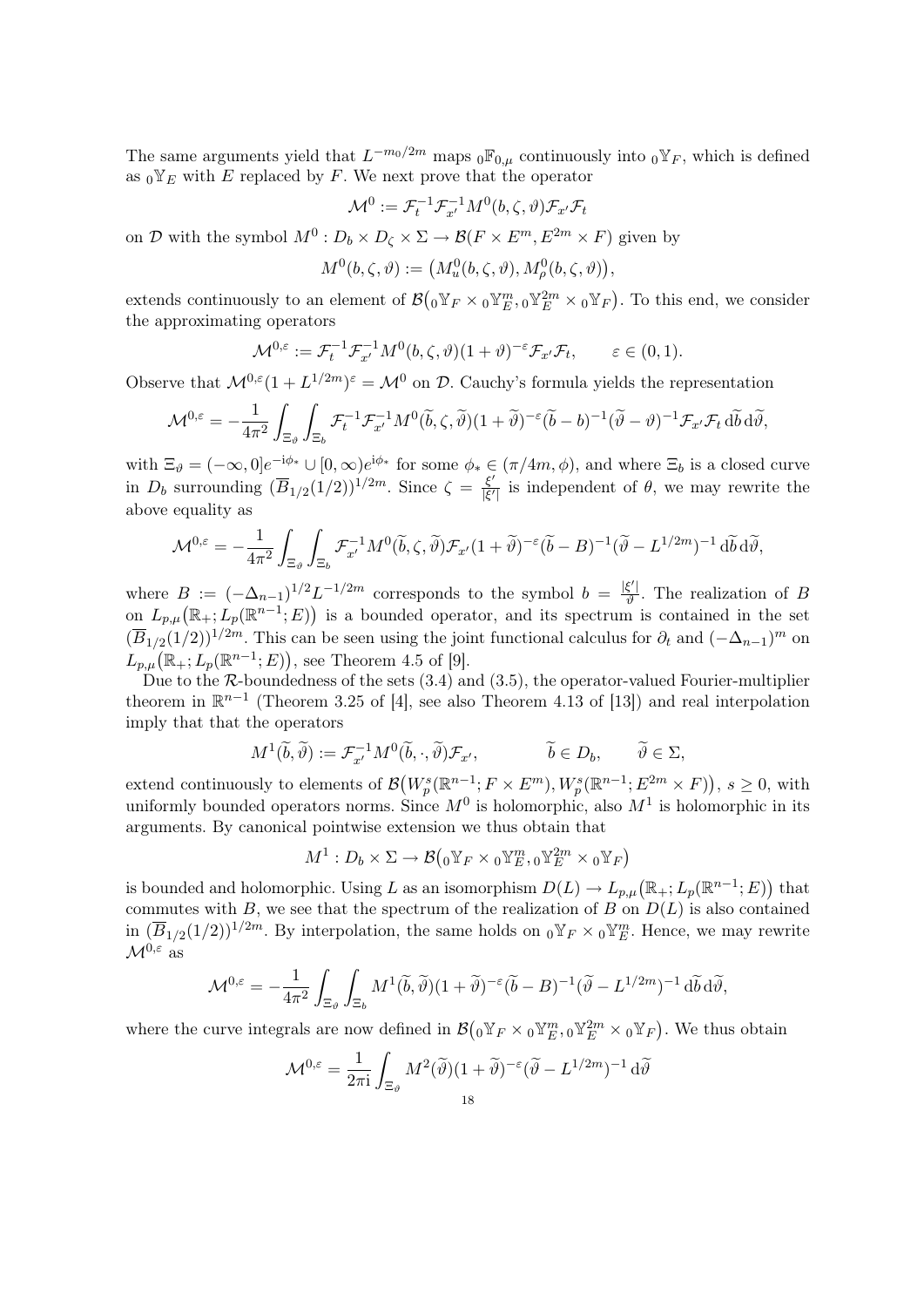for a bounded holomorphic map

$$
M^2:\Sigma\to \mathcal{B}\bigl({}_0 \mathbb{Y}_F\times{}_0 \mathbb{Y}^m_E, {}_0 \mathbb{Y}^{2m}_E\times{}_0 \mathbb{Y}_F \bigr).
$$

Since the realization of  $L^{1/2m}$  on  $L_{p,\mu}(\mathbb{R}_+; L_p(\mathbb{R}^{n-1}; E))$  is sectorial with angle not larger than  $\pi/4m$ , it follows from Corollary 1 of [3] that  $L^{1/2m}$  admits a bounded operator-valued  $\mathcal{H}^{\infty}$ calculus with  $\mathcal{H}^{\infty}$ -angle not larger than  $\pi/4m$  on the real interpolation spaces  ${}_0\Psi^m_E$  and  ${}_0\Psi_F$ , respectively. From this fact and the boundedness of  $M^2$  on  $\Sigma$  we infer

$$
|\mathcal{M}^{0,\varepsilon}|_{\mathcal{B}(0^{\mathbb{Y}_F}\times 0^{\mathbb{Y}_E^m},0^{\mathbb{Y}_E^{2m}}\times 0^{\mathbb{Y}_F})} \lesssim \sup_{\widetilde{\theta}\in\Sigma} |M^2(\widetilde{\theta})(1+\widetilde{\theta})^{-\varepsilon}|_{\mathcal{B}(0^{\mathbb{Y}_F}\times 0^{\mathbb{Y}_E^m},0^{\mathbb{Y}_E^{2m}}\times 0^{\mathbb{Y}_F})} \leq C,\tag{3.9}
$$

where C does not depend on  $\varepsilon \in (0,1)$ . Due to Proposition 2.2 of [4], for  $h \in D(L^2)$  the map  $\varepsilon \mapsto (1 + L^{1/2m})^{\varepsilon} h$  is continuous with values in  $D_L(1 - 1/2mp, p)$ . Together with (3.9), this fact yields

$$
|\mathcal{M}^0 h|_{0^{\mathbb{Y}_E^{2m}\times_0\mathbb{Y}_F}} \lesssim \limsup_{\varepsilon\to 0} |\mathcal{M}^{0,\varepsilon}|_{\mathcal{B}(0^{\mathbb{Y}_F\times_0\mathbb{Y}_E^m,0^{\mathbb{Y}_E^{2m}\times_0\mathbb{Y}_F})}}|(1+L^{1/2m})^{\varepsilon}h|_{0^{\mathbb{Y}_F\times_0\mathbb{Y}_E^m}} \lesssim |h|_{0^{\mathbb{Y}_F\times_0\mathbb{Y}_E^m}}.
$$

Since  $D(L^2)$  is dense in  $D<sub>L</sub>(1-1/2mp,p)$ , we obtain that  $\mathcal{M}^0$  extends to an element of  $\mathcal{B}(0\mathbb{Y}_F\times 0\mathbb{Y}_E^m,0\mathbb{Y}_E^{2m}\times 0\mathbb{Y}_F),$  as asserted.

(V) Now we can show the required estimate for  $\mathcal{L}_u$ , i.e.,

$$
|\mathcal{L}_u g|_{\mathbb{E}_{u,\mu}} \lesssim |g|_{0}\mathbb{F}_{\mu}, \qquad g \in \mathcal{D}.\tag{3.10}
$$

П

The extension operator  $\mathcal{E} = e^{-L^{1/2m}}$  maps continuously

$$
D_L(1 - 1/2mp, p) = D_{L^{1/2m}}(2m - 1/p, p) \to L_p(\mathbb{R}_+; D(L)),
$$

and L maps the space  $L_p(\mathbb{R}_+; D(L))$  continuously into

$$
L_p(\mathbb{R}_+; L_{p,\mu}(\mathbb{R}_+; L_p(\mathbb{R}^{n-1}; E))) = L_{p,\mu}(\mathbb{R}_+; L_p(\mathbb{R}_+^n; E)).
$$

Of course, here E may be replaced by F. Thus  $L\mathcal{E}$  maps continuously

$$
{}_0\nu_E^{2m} \times {}_0\nu_F \to L_{p,\mu}(\mathbb{R}_+; L_p(\mathbb{R}_+^n; E^{2m} \times F)).
$$

Theorem 3.2 and the R-boundedness of (3.7) imply that  $\mathcal{F}_t^{-1}\mathcal{T}(\cdot)\mathcal{F}_t$  extends to a continuous operator

$$
L_{p,\mu}\big(\mathbb{R}_+; L_p(\mathbb{R}_+^n; E^{2m})\big) \to L_{p,\mu}\big(\mathbb{R}_+; W_p^{2m}(\mathbb{R}_+^n; E)\big).
$$

Alternatively, this fact follows from Proposition 3.3 since one can show that the operator family

$$
\left\{\theta^2 \frac{\partial}{\partial \theta^2} D^{\alpha} \mathcal{T}(\theta) \; : \; \theta \in \mathbb{R}, \; |\alpha| \le 2m\right\}
$$

is bounded in  $\mathcal{B}(L_p(\mathbb{R}^n_+; E^{2m}), L_p(\mathbb{R}^n_+; E))$  arguing as in the proof of Lemma 4.4 of [5]. The equation for u shows that its  $\mathbb{E}_{u,\mu}$ -norm can be controlled by its  $L_{p,\mu}(\mathbb{R}_+; W_p^{2m}(\mathbb{R}_+^n; E))$ -norm. So we have established (3.10). We finally consider the required estimate for  $\mathcal{L}_{\rho}$ . As above we obtain that  $L^{m_0/2m}$  maps continuously

$$
{}_0\Psi_F = D_L(1 - 1/p, p) \to D_L(\kappa_0, p) = {}_0\mathbb{F}_{0,\mu}.
$$

Since  $S^{-1}$  is an isomorphism from  ${}_0\mathbb{F}_{0,\mu}$  to  ${}_0\mathbb{E}_{\rho,\mu}$ , this gives the estimate for  $\mathcal{L}_{\rho}$ .

The analogous half-space result for (1.4) reads as follows.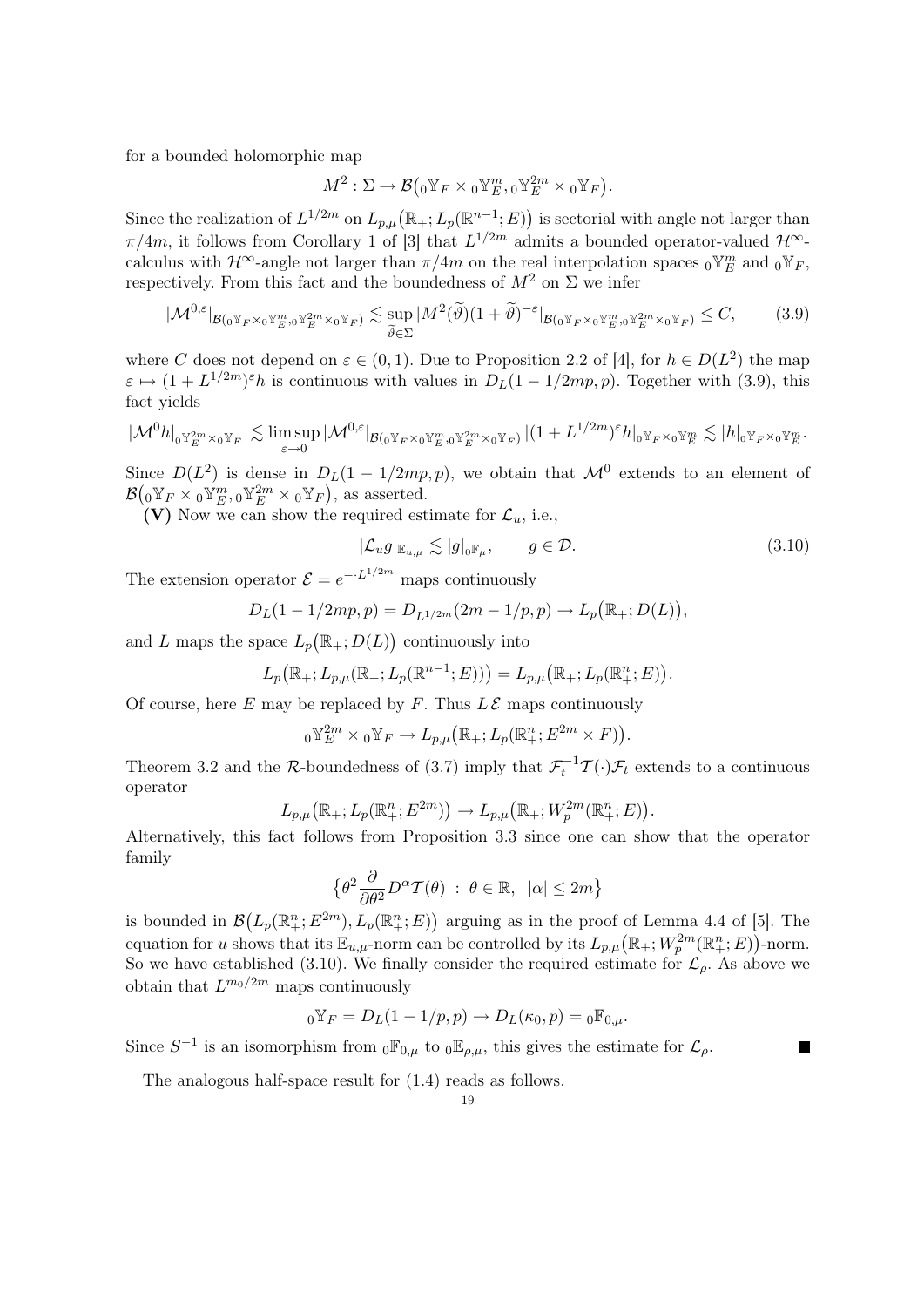**Lemma 3.5.** Let E be a Banach space of class  $\mathcal{HT}, p \in (1,\infty), \mu \in (1/p,1]$ , and assume that (E) and (LS) are valid. Then for  $(f, \tilde{g}, u_0) \in \mathcal{D}_{stat}$  there is a unique solution  $u \in \mathbb{E}_{u,\mu}$  of

$$
u + \partial_t u + \mathcal{A}(D)u = f(t, x), \qquad x \in \mathbb{R}^n_+, \qquad t > 0, \n\mathcal{B}_j(D)u = g_j(t, x), \qquad x \in \mathbb{R}^{n-1}, \qquad t > 0, \qquad j = 1, ..., m, \n u(0, x) = u_0(x), \qquad x \in \mathbb{R}^n_+.
$$
\n(3.11)

We refrain from giving a detailed proof of this result, which is similar to the one of Lemma 3.4 and also less sophisticated. (See Section 2 of [14] for the details.) Again we may restrict to the case  $f = 0$ ,  $\tilde{g} \in 0 \mathbb{F}_{\mu}$  and  $u_0 = 0$ . Applying the partial Fourier transforms with respect to t and  $x'$  to  $(3.11)$  we arrive at an ordinary initial value problem, whose solution operator is for regular data  $(g_1, ..., g_m)$  given by

$$
\widetilde{\mathcal{L}} = \widetilde{\mathcal{T}} \left( L^{1-m_j/2m} \mathcal{E} g_j \right)_{j=1,\dots,m},
$$

due to Lemma 4.3 of [5]. Here  $\widetilde{T}$  has the same properties as T and L, E are given as in the proof of Lemma 3.4. The arguments given in the Steps IV and V of the proof above yield that  $\mathcal{L} \in \mathcal{B}(0\mathbb{F}_{\mu}, 0\mathbb{E}_{u,\mu})$ , which implies the solvability of  $(3.11)$  as asserted.

### 4. The general problem on a domain

Theorems 2.1 and 2.2 are now a consequence of the above results for the model problems and a perturbation and localization procedure, analogous to the one in e.g. Section 4.5 of [6]. We only sketch the proof below since the full procedure is rather lengthy and tedious. The arguments are worked out in great detail in Sections 2.3, 2.4, 3.2.2 and 3.3 of [14]. Moreover, we concentrate on  $(1.5)$  since the proof for  $(1.4)$  is similar and a bit simpler.

Proof of Theorem 2.2. (I) Let us first consider the necessary conditions on the data. The considerations in Section 2 and the assumptions (SD), (SB) and (SC) yield that  $A \in$  $\mathcal{B}(\mathbb{E}_{u,\mu}, \mathbb{E}_{0,\mu})$  and  $\mathcal{B}_j \in \mathcal{B}(\mathbb{E}_{u,\mu}, \mathbb{F}_{j,\mu}), \mathcal{C}_j \in \mathcal{B}(\mathbb{E}_{\rho,\mu}, \mathbb{F}_{j,\mu})$  for  $j = 0, ..., m$ . Moreover, we have

$$
W_{p,\mu}^{\kappa_j}(J;L_p(\Gamma;E)) \hookrightarrow BUC(\overline{J};L_p(\Gamma;E)) \quad \text{if } \kappa_j > 1 - \mu + 1/p
$$

for  $j = 1, ..., m$ , due to Proposition 2.10 of [16]. Thus in this case the j-th boundary equation in (1.5) must hold up to  $t = 0$  by continuity, which explains the compatibility conditions in  $\mathcal{D}_{rel}$  for this case. Similiarly, for  $j = 0$  the regularity compatibility at the boundary is needed if  $\kappa_0 > 1 - \mu + 1/p$ , i.e., if  $\partial_t \rho$  has a trace at  $t = 0$ . For the existence of a solution  $(u, \rho) \in \mathbb{E}_{u,\mu} \times \mathbb{E}_{\rho,\mu}$ , it is therefore necessary that the data in (1.5) belong to  $\mathcal{D}_{rel}$ .

(II) Let us show that  $(f, g, u_0, \rho_0) \in \mathcal{D}_{rel}$  is also sufficient for the existence of a unique solution  $(u, \rho) \in \mathbb{E}_{u,\mu} \times \mathbb{E}_{\rho,\mu}$  of (1.5). Uniqueness follows as in Step I of the proof of Lemma 3.4. For the existence of the solution  $(u, \rho)$ , note that it suffices to consider small  $T > 0$  by a standard compactness argument. For simplicity, we assume that  $\Omega$  is bounded. The case of unbounded  $\Omega$  requires minor modifications.

We cover  $\Omega$  by a finite number of open balls  $B_i$  such that  $B_i \cap \Gamma = \emptyset$  for  $i = 1, ..., N_F$  and  $B_i \cap \Gamma \neq \emptyset$  for  $i = N_H + 1, ..., N_F$ , where  $N_F, N_H \in \mathbb{N}$ . We further take a smooth partition of unity  $\psi_i$  for  $\overline{\Omega}$  subordinate to this cover. Let  $(u, \rho) \in \mathbb{E}_{u,\mu} \times \mathbb{E}_{\rho,\mu}$ . Now,  $(u, \rho)$  solves (1.5) if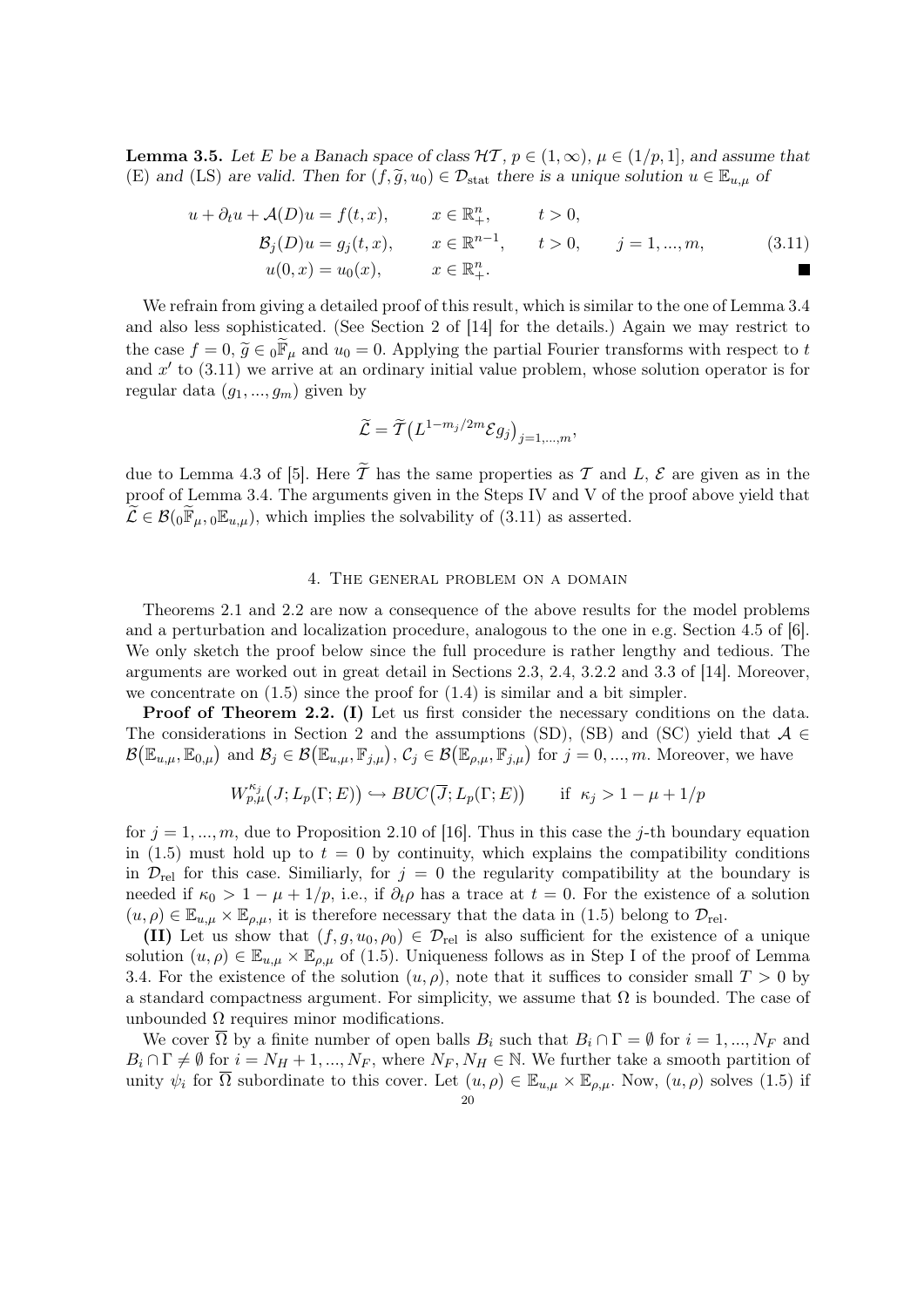and only if  $(u_i, \rho_i) = (\psi_i u, \psi_i \rho)$  satisfies

$$
\partial_t u_i + \mathcal{A} u_i = \psi_i f + [\mathcal{A}, \psi_i] u, \qquad \text{in } \Omega \cap B_i, \quad t \in J,
$$
  
\n
$$
\partial_t \rho_i + \mathcal{B}_0 u_i + \mathcal{C}_0 \rho_i = \psi_i g_0 + [\mathcal{B}_0, \psi_i] u + [\mathcal{C}_0, \psi_i] \rho, \quad \text{on } \Gamma \cap B_i, \quad t \in J,
$$
  
\n
$$
\mathcal{B}_j u_i + \mathcal{C}_j \rho_i = \psi_i g_j + [\mathcal{B}_0, \psi_i] u + [\mathcal{C}_0, \psi_i] \rho, \quad \text{on } \Gamma \cap B_i, \quad t \in J, \quad j = 1, ..., m, \quad (4.1)
$$
  
\n
$$
u_i|_{t=0} = \psi_i u_0, \qquad \text{in } \Omega \cap B_i,
$$
  
\n
$$
\rho_i|_{t=0} = \psi_i \rho_0, \qquad \text{on } \Gamma \cap B_i,
$$

for all  $i = 1, ..., N_H$ , where  $[\mathcal{A}, \psi_i]u = \mathcal{A}(\psi_i u) - \psi_i \mathcal{A}u$ . For  $i = 1, ..., N_F$  no boundary conditions are involved in (4.1). We extend the coefficients of A outside  $B_i$  to  $\mathbb{R}^n$  such that (SD) is still valid, and denote the operator with extended coefficients by  $\mathcal{A}^i$ . Then  $u_i$  solves (4.1) for  $i = 1, ..., N_F$  if and only if it solves

$$
\partial_t u_i + \mathcal{A}^i u_i = \psi_i f + [\mathcal{A}, \psi_i] u, \quad \text{in } \mathbb{R}^n, \quad t \in J,
$$
  

$$
u_i|_{t=0} = \psi_i u_0, \quad \text{in } \mathbb{R}^n.
$$
 (4.2)

Due to the continuity of the top order coefficients of A, the top order part of the operator  $\mathcal{A}^i$ is a small perturbation of a homogeneous constant coefficient operator satisfying (E) if the extension of the coefficients is appropriate, provided  $T$  and the radius of  $B_i$  are sufficiently small. Poincaré's inequality in the  $L_{p,\mu}$ -spaces (Lemma 2.12 in [16]) allows to estimate lower order terms with constants decreasing to 0 as  $T \to 0$ , see Lemma 1.3.13 of [14]. Using Lemma 3.1, we can now solve (4.2) by a straightforward fixed point argument. We thus obtain a continuous solution operator  $\mathcal{L}_F^i : \mathbb{E}_{0,\mu}(J \times \mathbb{R}^n) \times X_{u,\mu}(\mathbb{R}^n) \to \mathbb{E}_{u,\mu}(J \times \mathbb{R}^n)$  for (4.2). It follows that

$$
u_i = \mathcal{L}_F^i(\psi_i f + [\mathcal{A}, \psi_i]u, \psi_i u_0), \qquad i = 1, ..., N_F.
$$

Observe that the commutator terms are of lower order. For  $i = N_F + 1, ..., N_H$  the boundary conditions in (4.1) are present. We choose the  $B_i$  so small that we have a chart  $\varphi_i$  for  $\Gamma$ with domain  $B_i$  associated to some  $x_i \in \Gamma$ . Denoting by  $\Phi_i$  the corresponding push-forward operator, i.e.,  $\Phi_i v = v \circ \varphi_i^{-1}$ , we obtain that  $(u_i, \rho_i)$  solves (4.1) if and only if  $(v_i, \sigma_i)$  $(\Phi_i u_i, \Phi_i \rho_i)$  solves

$$
\partial_t v_i + (\Phi_i \mathcal{A} \Phi_i^{-1}) v_i = \Phi_i (\psi_i f + [\mathcal{A}, \psi_i] u), \qquad \text{in } \mathbb{R}_+^n \cap \varphi_i(B_i),
$$
  

$$
\partial_t \sigma_i + (\Phi_i \mathcal{B}_0 \Phi_i^{-1}) v_i + C_0^{\mathcal{B}_i} \sigma_i = \Phi_i (\psi_i g_0 + [\mathcal{B}_0, \psi_i] u + [\mathcal{C}_0, \psi_i] \rho), \quad \text{on } \mathbb{R}^{n-1} \cap \varphi_i(B_i),
$$
  

$$
(\Phi_i \mathcal{B}_j \Phi_i^{-1}) v_i + C_j^{\mathcal{B}_i} \sigma_i = \Phi_i (\psi_i g_j + [\mathcal{B}_j, \psi_i] u + [\mathcal{C}_j, \psi_i] \rho), \quad \text{on } \mathbb{R}^{n-1} \cap \varphi_i(B_i),
$$
  

$$
v_i|_{t=0} = \Phi_i \psi_i \rho_0, \qquad \text{on } \mathbb{R}^{n-1} \cap \varphi_i(B_i),
$$

for  $t \in J$  and  $j = 1, ..., m$ . Recall that  $\mathcal{C}^{g_i}_j$  denotes the local representation of  $\mathcal{C}_j$  with respect to the coordinates  $g_i$  corresponding to  $\varphi_i$ . According to Theorem 10.3 of [23], at  $t \in \overline{J}$  and  $x_i$ the principal parts of the operators  $\Phi_i \mathcal{A} \Phi_i^{-1}$  and  $\Phi_i \mathcal{B}_j \Phi_i^{-1}$  are given by

$$
\mathcal{A}_{\sharp}(t,x_i,\mathcal{O}_{\nu(x_i)}^T D), \qquad \mathcal{B}_{j\sharp}(t,x_i,\mathcal{O}_{\nu(x_i)}^T D),
$$

respectively. Extending now the coefficients of the transformed operators  $\Phi_i A \Phi_i^{-1}$ ,  $\Phi_i B_j \Phi_i^{-1}$ and  $\mathcal{C}_j^{\mathcal{S}_i}$  such that (SD), (SB) and (SC) remain valid, we obtain that  $(\Phi_i u_i, \Phi_i \rho_i)$  solves a halfspace problem with operators that are either of lower order or small perturbations of constant coefficient operators satisfying the conditions of Lemma 3.4. As for the full-space case, if T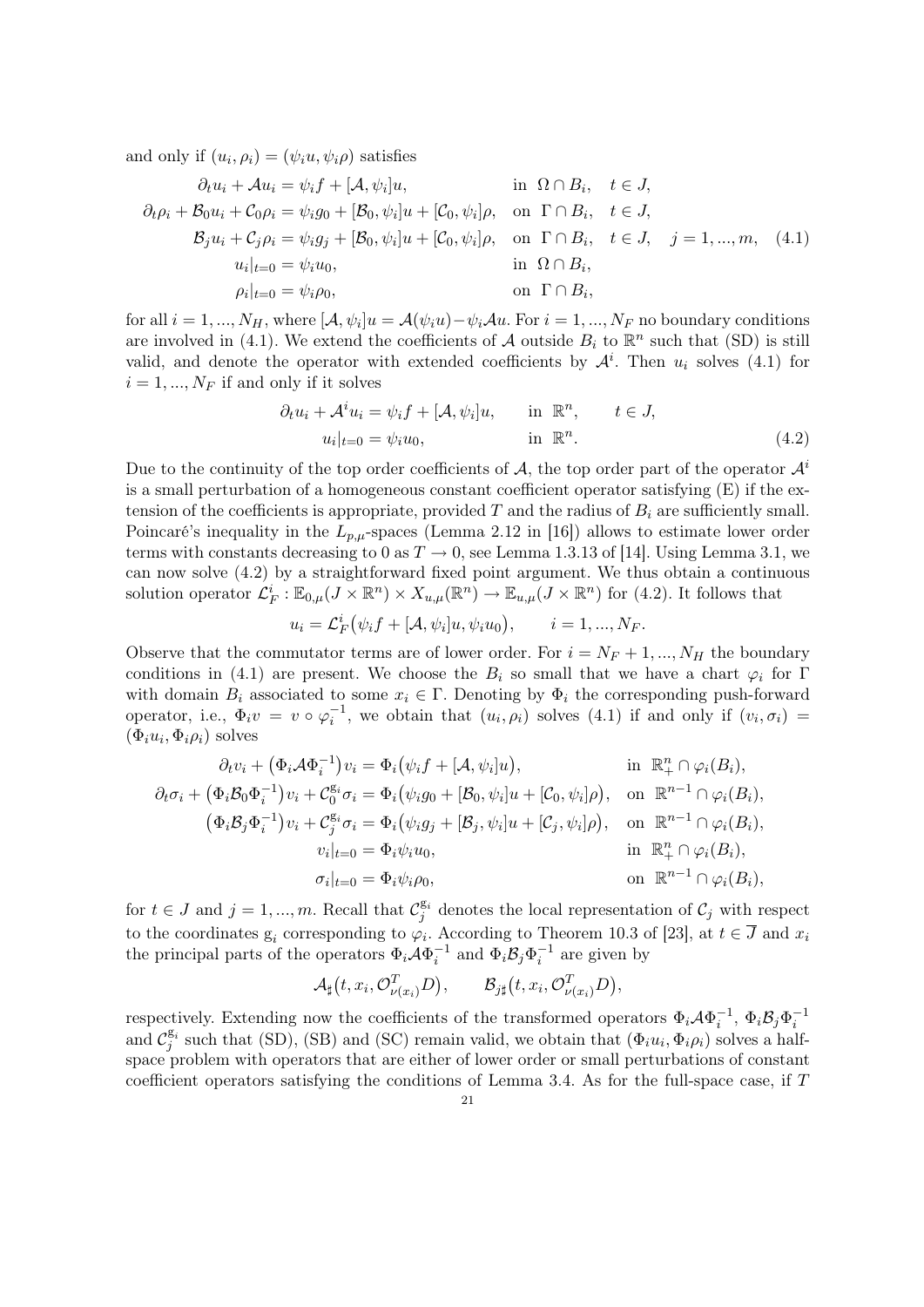and  $B_i$  are sufficiently small, then a continuous solution operator  $\mathcal{L}^i_H$  exists for this half-space problem, which maps the relevant data space continuously into  $\mathbb{E}_{\rho,\mu}(J \times \mathbb{R}^n_+) \times \mathbb{E}_{\rho,\mu}(J \times \mathbb{R}^n_+)$ . For  $i = N_F + 1, ..., N_H$  we thus obtain

$$
(u_i, \rho_i) = \Phi_i^{-1} R_i \mathcal{L}_H^i \big( \Phi_i(\psi_i f + [\mathcal{A}, \psi_i]u), \Phi_i(\psi_i g + [\mathcal{B}, \psi_i]u + [\mathcal{C}, \psi_i]\rho), \Phi_i\psi_i u_0, \Phi_i\psi_i \rho_0 \big).
$$

Here  $R_i$  is the restriction to  $\mathbb{R}_+^n \cap \varphi_i(B_i)$  and we have set  $\mathcal{B} = (\mathcal{B}_0, ..., \mathcal{B}_m)$  and  $\mathcal{C} = (\mathcal{C}_0, ..., \mathcal{C}_m)$ for simplicity. Again, the commutator terms are of lower order.

(III) We next choose smooth functions  $\phi_i$ ,  $i = 1, ..., N_H$ , satisfying  $\phi_i \equiv 1$  on supp  $\psi_i$  and supp  $\phi_i \subset B_i$ . The above considerations show that if  $(u, \rho)$  solves  $(1.5)$  then it is a fixed point of the map  $\mathcal{G}_{f,g,u_0,\rho_0}(u,\rho) := \sum_i \phi_i(u_i,\rho_i)$  on the complete metric space

$$
Z_{u_0,\rho_0}:=\big\{(u,\rho)\in \mathbb{E}_{u,\mu}\times \mathbb{E}_{\rho,\mu}\;:\; u|_{t=0}=u_0,\;\;\rho|_{t=0}=\rho_0\big\}.
$$

We remark that  $Z_{u_0,\rho_0}$  is nonempty by Lemma 4.4 of [16] and Lemma 3.2.2 of [14]. Since the operators in the arguments of  $\mathcal{L}_F^i$  and  $\mathcal{L}_H^i$  are of lower order, one can show that for all data  $(f^*, g^*, u_0^*, \rho_0^*) \in \mathcal{D}_{rel}$  the map  $\mathcal{G}_{f^*, g^*, u_0^*, \rho_0^*}$  has indeed a unique fixed point on  $Z_{u_0^*, \rho_0^*}$ , making  $T$  and  $B_i$  once more smaller if necessary. Another fixed point argument yields for given data  $(f,g,u_0,\rho_0) \in \mathcal{D}_{rel}$  the appropriate auxiliary data  $(f^*,g^*,u_0^*,\rho_0^*) \in \mathcal{D}_{rel}$  such that the fixed point of  $\mathcal{G}_{f^*,g^*,u_0^*,\rho_0^*}$  is the solution of (1.5).

(IV) To finish the proof, note that the continuity of the resulting solution operator  $\mathcal{L}_{rel}$  for  $(1.5)$  is a consequence of the open mapping theorem. Moreover, the norm of  $\mathcal{L}_{rel}$  restricted to  $\mathcal{D}_{rel}^0$  is uniform in T due to an extension argument. It uses the extension operator from Lemma 2.5 of [16] for the  $_0W^s_{p,\mu}$ -spaces over J to the half-line, whose norm is independent of the length of J.

#### **REFERENCES**

- [1] H. Amann. Linear and Quasilinear Parabolic Problems. Vol. 1: Abstract Linear Theory. Birkhäuser, 1995.
- [2] H. Amann. Operator-valued Fourier multipliers, vector-valued Besov spaces, and applications. Math. Nachr., 186:5-56, 1997.
- [3] P. Clément and J. Prüss. Some remarks on maximal regularity of parabolic problems. M. Iannelli (ed.) et al., Evolution Equations. Prog. Nonlinear Differ. Equ. Appl. 55, 101-111, 2003.
- [4] R. Denk, M. Hieber, J. Prüss. R-boundedness, Fourier multipliers and problems of elliptic and parabolic Type. Mem. Am. Math. Soc., 788, 2003.
- [5] R. Denk, M. Hieber, J. Prüss. Optimal  $L_p-L_q$ -estimates for parabolic boundary value problems with inhomogenous data. Math. Z., 257(1):193-224, 2007.
- [6] R. Denk, J. Prüss, R. Zacher. Maximal  $L_p$ -regularity of parabolic problems with boundary dynamics of relaxation type. J. Funct. Anal., 255(11):3149-3187, 2008.
- [7] J. Escher, J. Prüss, G. Simonett. Analytic solutions for a Stefan problem with Gibbs-Thomson correction. J. Reine Angew. Math., 563:1-52, 2003.
- [8] M. Girardi, L. Weis. Manuscript, 2011.
- [9] N. Kalton and L. Weis. The  $H^{\infty}$ -calculus and sums of closed operators. Math. Ann., 321(2): 319-345, 2001.
- [10] M. Köhne, J. Prüss, M. Wilke. On quasilinear evolution equations in weighted  $L_p$ -spaces. J. Evol. Equ., 10(2):443-463, 2010.
- [11] M. Köhne, J. Prüss, M. Wilke. Qualitative behaviour of solutions for the two-phase Navier-Stokes equations with surface tension. Math. Ann., to appear.
- [12] P. Krée. Sur les multiplicateurs dans  $FL^p$  avec poids. Ann. Inst. Fourier, 16(2):91-121, 1966.
- [13] P. C. Kunstmann, L. Weis. Maximal  $L<sub>p</sub>$ -regularity for parabolic equations, Fourier multiplier theorems and  $H^{\infty}$ -calculus. M. Ianelli (ed.) et al., Functional analytic methods for evolution equations. Lecture Notes in Mathematics 1855, Springer, 65-311, 2004.